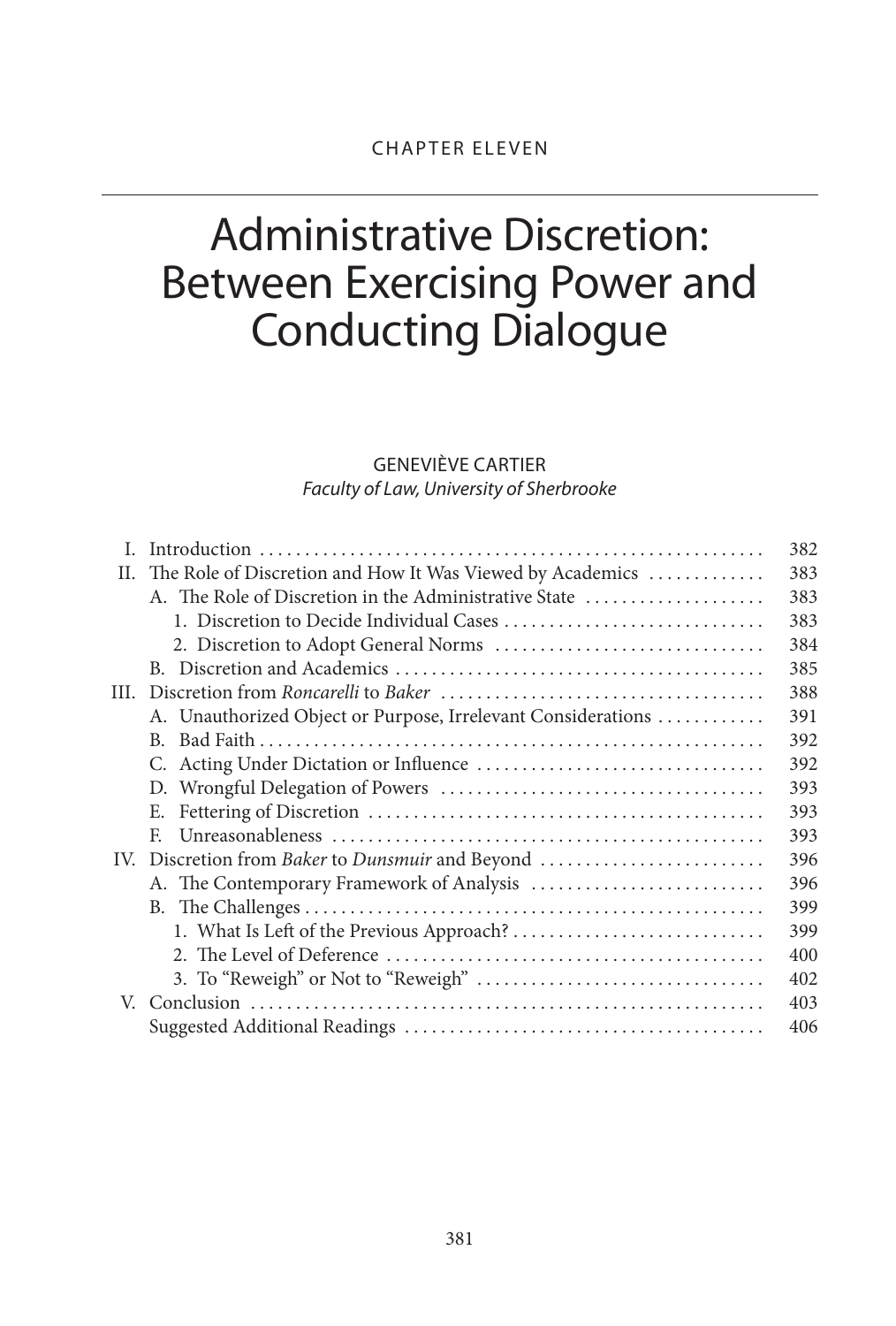# **I. Introduction**

<span id="page-1-0"></span>The Commission may cancel any permit at its discretion.

*An Act Respecting Alcoholic Liquor*, R.S.Q. 1941, c. 255, s. 35

The Minister is hereby authorized to exempt any person from any regulation made under subsection 114(1) of the Act or otherwise facilitate the admission to Canada of any person where the Minister is satisfied that the person should be exempted from that regulation or that the person's admission should be facilitated owing to the existence of compassionate or humanitarian considerations.

#### *Immigration Regulations*, 1978, SOR/78-172, as amended by SOR/93-44

These provisions were at the heart of two of the most famous decisions ever handed down by the Supreme Court of Canada on the subject of administrative law: *Roncarelli v. Duplessis*<sup>1</sup> and *Baker v. Canada (Minister for Citizenship and Immigration)*. <sup>2</sup> They are but two examples of thousands of similar provisions in legislative as well as regulatory instruments<sup>3</sup> that confer "discretionary powers" (or, as they were sometimes called, "administrative powers") on executive decision-makers. The aim of this chapter is to present the state of the law relating to the exercise and review of discretion in Canada and to highlight the challenges that discretion poses to the rule of law and to democracy.

Administrative discretion is not an easy concept to grasp. Generally speaking, it is associated with the power of an administrative authority to make a choice between various options: "The concept of discretion refers to decisions where the law does not dictate a specific outcome, or where the decision-maker is given a choice of options within a statutorily imposed set of boundaries."4 As such, discretion questions the view of the administrative state as a mere transmission belt between the legislature and the citizens, as the traditional articulation of the separation of powers used to depict it. According to this view, the executive simply "executes" the will of the legislature by putting into operation the projects developed by democratic representatives for their citizens. In practice, the margin of manoeuvre that is involved in making choices suggests that there is a space or distance between the expression of the will of Parliament on the one hand, and acts of the executive on the other, so that running the government exceeds "mere execution." Discretion is exercised in that space.

If discretion gives the administrative state leeway to make decisions or adopt norms, is the administrative state governed by the rule of law?5 In other words, is discretion a legal phenomenon, exercised in a space controlled by legal principles and subjected to judicial oversight, or is it a political phenomenon, exercised in a legal void and subjected to political

<sup>1 [1959]</sup> S.C.R. 121 [*Roncarelli*].

<sup>2 [1999]</sup> 2 S.C.R. 817 [*Baker*].

<sup>&</sup>lt;sup>3</sup> In 1975, Philip Anisman identified 14,885 powers of a discretionary nature in the Revised Statutes of Canada alone: see Philip Anisman, *A Catalogue of Discretionary Powers in the Revised Statutes of Canada* (Ottawa: Law Reform Commission of Canada, 1975).

<sup>4</sup> *Baker*, *supra* note 2 at para. 52.

<sup>5</sup> For the rule of law, see Mary Liston, Chapter 2, Governments in Miniature: The Rule of Law in the Administrative State.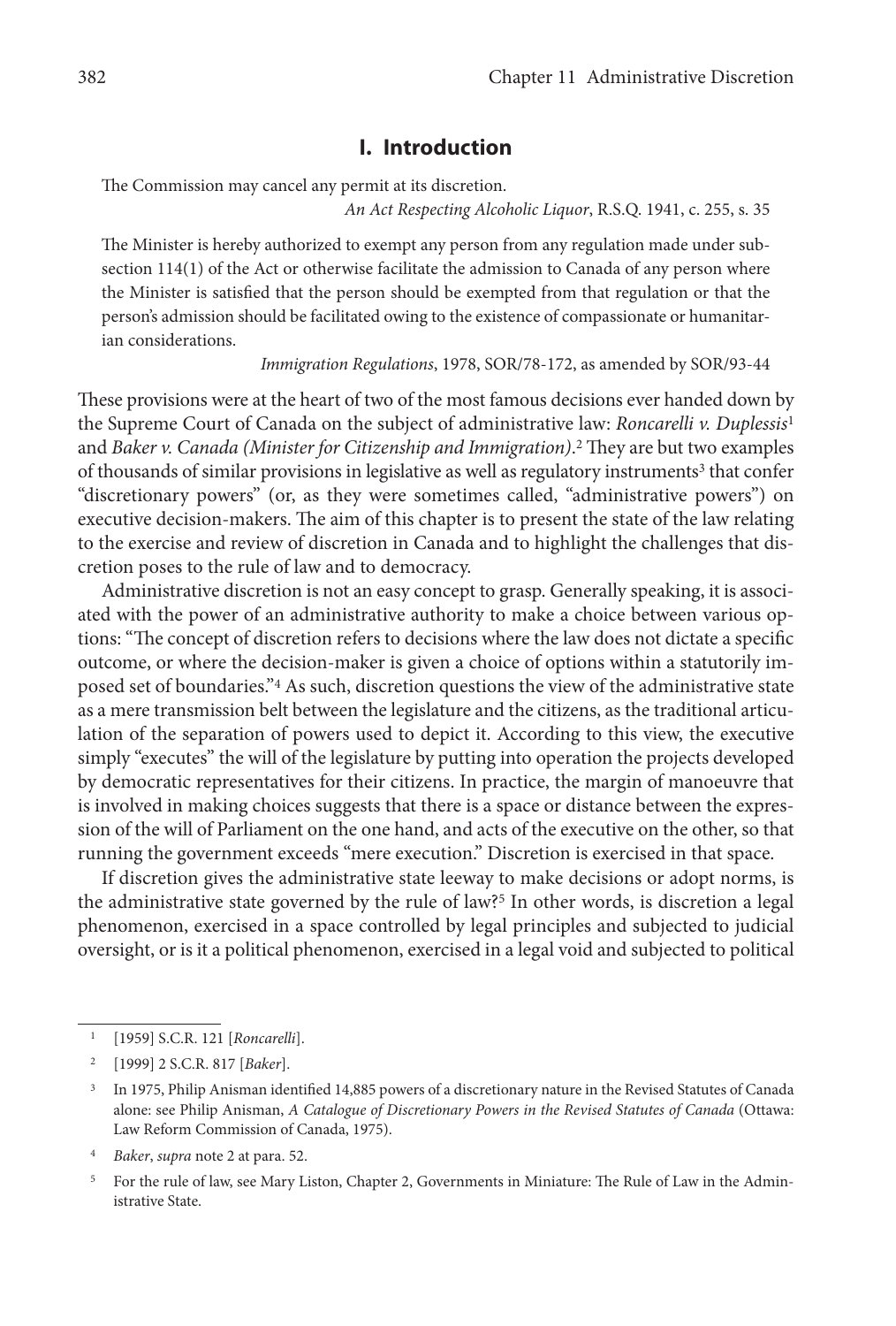<span id="page-2-0"></span>controls? Central issues on administrative discretion have precisely revolved around the question whether the space in which discretion is exercised is legally constrained or not. As we shall see, that question was first addressed through the perspective of a dichotomy between law and discretion: "quasi-judicial" decisions were based on law and therefore were legally constrained and controllable; "administrative" (or discretionary) decisions were based on policy and could not be so controlled. Over time, however, the influence of the law–discretion dichotomy was increasingly undermined, to a point where the distinction between decisions based on discretion and those based on law came to be seen as residing in the degree, not in the nature, of the constraints within which they are made.<sup>6</sup>

Section II of this chapter offers an overview of the role of discretion in the administrative state. It also briefly presents the positions of a number of influential academics on the question of discretion. Section III exposes the structure of the law relating to the exercise and review of discretion as it stood from *Roncarelli* to *Baker*. Section IV explores *Baker* and its implications for that part of administrative law and it also analyzes the impact of *Dunsmuir v. New Brunswick*<sup>7</sup> and the challenges that both decisions raise for administrative lawyers. In the conclusion, I raise the question of the relationship between discretion and democracy. I also suggest that a conception of discretion as "dialogue" might be a promising way to take up both the rule of law and the democratic challenges, although, as we shall see, it is a conception that remains vulnerable to judicial retreats.

# **II. The Role of Discretion and How It Was Viewed by Academics**

### **A. The Role of Discretion in the Administrative State**

Because discretion is part of the daily routine of many administrative decision-makers, understanding the role of that kind of power is a sensible starting point to any substantial analysis of the concept of discretion.

Discretion is essential to contemporary government: bringing the various legislative schemes that are put in place by Parliament down to the individual requires some measure of flexibility on the executive's part, either because Parliament cannot foresee every individual case that is likely to arise (and therefore chooses to let the executive decide in each case according to its own appreciation of the situation) or because it does not have the necessary expertise or knowledge to craft the norms that should apply in any given area of activity (and therefore chooses to let the executive adopt the norms).

## *1. Discretion to Decide Individual Cases*

A great many statutory and regulatory provisions confer discretionary powers on administrative decision-makers, to be exercised in individual cases. The adoption of that kind of

<sup>6</sup> G. Van Harten, D. Mullan & G. Heckman, *Administrative Law: Cases, Text, and Materials*, 6th ed. (Toronto: Emond Montgomery, 2010) at 954.

<sup>7 [2008]</sup> 1 S.C.R. 190 [*Dunsmuir*].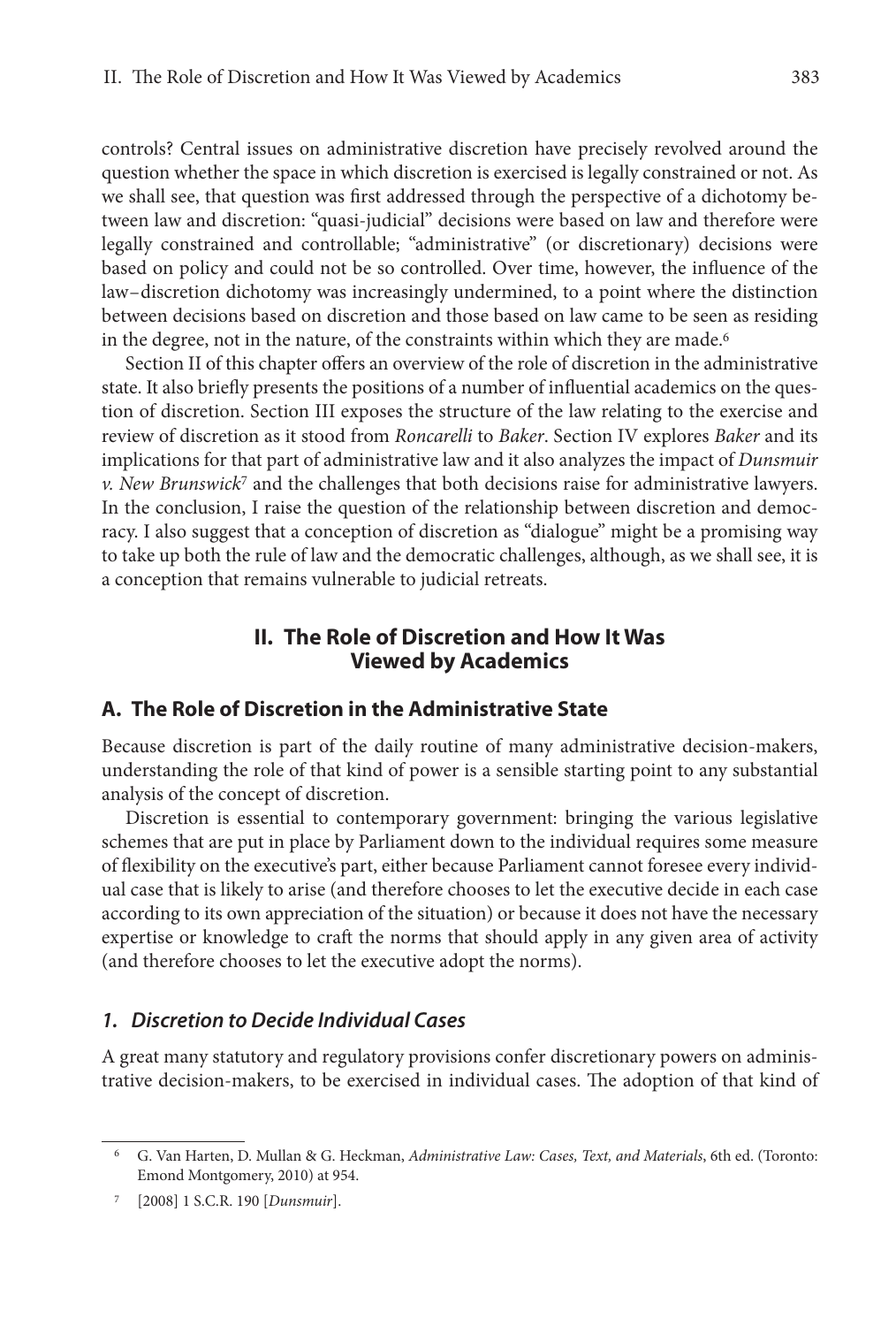<span id="page-3-0"></span>provision is justified by the fact that the legislator or regulating authority cannot imagine all the particular situations that are likely to arise under any given scheme, so it is impossible for them to formally conceive a comprehensive set of binding rules. Delegating discretion to decide in each case gives the decision-maker presented with concrete facts the ability to make a decision that is both adapted to that set of facts and also compatible with the legislative or regulatory scheme within which the decision-maker operates.

*Baker* is a good example of that kind of discretionary power.8 In that case, the *Immigration Act*<sup>9</sup> required that applications for permanent residence be made outside Canada, before the arrival in Canada of the applicant. However, a regulatory provision adopted pursuant to the Act provided that the minister could exempt someone from the application of any statutory or regulatory provision, or otherwise facilitate his or her admission to Canada, if the minister was satisfied that compassionate and humanitarian reasons justified such an exemption or facilitation. When called on to decide under that provision, the minister was given the ability to take into account a variety of factual situations that, although not specifically mentioned in the statute, led to "exemption" or "facilitation." The *Roncarelli* case is another example: the Liquor Commission, the administrative authority responsible for the application of the *Alcoholic Liquor Act*, <sup>10</sup> was delegated the power to "cancel any [liquor] permit at its discretion." Here, the statute did not even provide any formal restriction on the discretionary power, an aspect that would be central to that case.<sup>11</sup>

# *2. Discretion to Adopt General Norms*

An impressive number of statutory provisions expressly confer discretionary powers on administrative decision-makers to adopt binding rules of general application. These rules are often referred to as "regulations," but they may also be termed "bylaws," "orders," "tariffs," etc. The justification for delegating the discretionary power to adopt general norms is explored elsewhere in this book (see Andrew Green, Chapter 4, Regulations and Rule Making: The Dilemma of Delegation). Generally speaking, such a justification is twofold. First, it resides in the need for expertise, which members of Parliament do not always have, given the immense variety of fields that are subjected to state intervention. Specific ministries or administrative bodies are often better equipped for such a task. Second, it responds to the problem of time (which legislators do not have when it comes to articulating specific provisions in a number of contexts) and information (which is always incomplete and which results in the need for rule modification, which is most efficiently carried out through regulation rather than legislation): delegation of rule-making powers to the executive increases the efficiency and flexibility of legislative schemes.

The executive endowed with discretion also has implicit power to adopt non-binding rules, such as "directives," "guidelines," and "manuals." These non-binding instruments are

For the facts of *Baker*, see Grant Huscroft, Chapter 5, From Natural Justice to Fairness: Thresholds, Content, and the Role of Judicial Review.

R.S.C. 1985, c. I-2.

<sup>10</sup> *An Act Respecting Alcoholic Liquor*, R.S.Q. 1941, c. 255.

<sup>&</sup>lt;sup>11</sup> A detailed analysis of this case will be found in section III, below.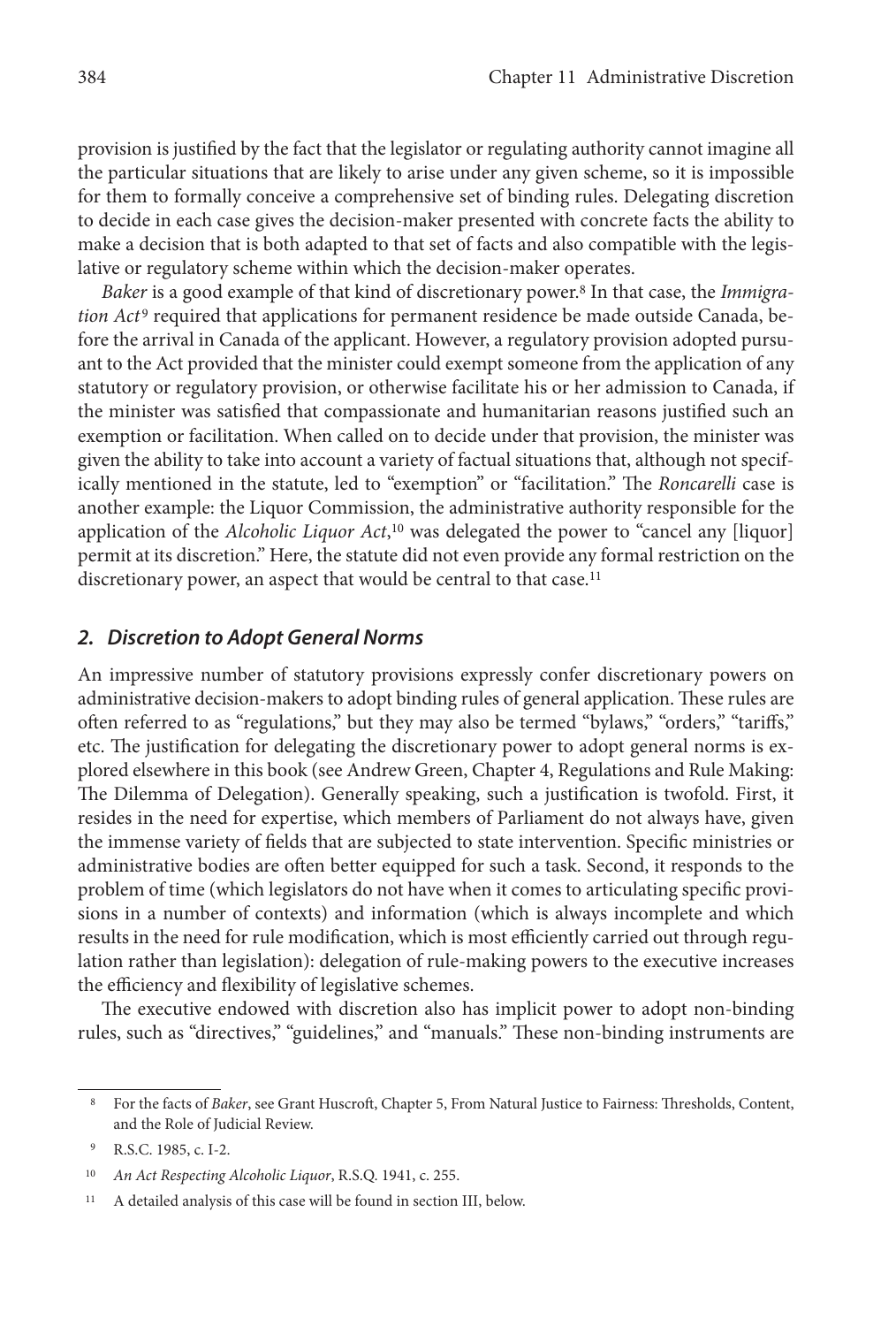<span id="page-4-0"></span>increasingly referred to as "soft law."12 Soft law may play various roles. For instance, when discretion to decide individual cases is delegated to an administrative authority that, in practice, confers its actual exercise on many front-line officers who act simultaneously,<sup>13</sup> directives or guidelines may establish non-binding rules intended for decision-makers, with a view to enhancing coherence and fairness in administrative decision making. In other instances, soft law is used to set policy orientations that are likely to determine the way in which a particular legislative or regulatory scheme will be applied (see Andrew Green, Chapter 4).

While it could be said that administrative discretion was a relatively minor phenomenon at the turn of the 20th century, the emergence and growth of the welfare state caused a dramatic expansion of that kind of power. As life became more complex and as citizens' demands for state intervention intensified, the government needed a variety of flexible tools and considerable leeway for action in order to give concrete expression to its projects. This translated into more parliamentary delegations of discretion to decide individual cases or to adopt general norms. Recent calls for a reduced role for the government did not significantly alter that trend. So to say that discretion is not only here, but that it is here to stay is pretty much uncontroversial.

What is controversial, however, is the nature of the legal regime that applies to that kind of power. To understand the evolution of that legal regime, presented in sections III and IV, it is useful to refer to the perspective and vision of academic commentators because they provide an analytical tool that helps us better understand and contrast the various trends in legal thinking about discretion.

# **B. Discretion and Academics**

Academic debates on discretion are roughly divided between authors who associate discretion with arbitrariness and those who view discretion as an instrument that allows the welfare state to reach its legitimate objectives.

In 1885, A.V. Dicey published *An Introduction to the Study of the Law of the Constitution*, 14 in which he set out his conception of the rule of law (on the rule of law, see Mary Liston, Chapter 2, Governments in Miniature: The Rule of Law in the Administrative State). In what he describes as the first "meaning" of this concept, he affirms that citizens living in a state governed by the rule of law can be subjected to state punishment only if they have breached *the law*. Dicey contrasts *law* with *discretion*, which he associates with arbitrary power:

[The rule of law means] the absolute supremacy or predominance of regular law as opposed to the influence of arbitrary power, and *excludes the existence* of arbitrariness, or prerogative, or even *of wide discretionary authority on the part of the government*. Englishmen are ruled by the

<sup>&</sup>lt;sup>12</sup> See Andrew Green, Chapter 4, Regulations and Rule Making: The Dilemma of Delegation.

<sup>&</sup>lt;sup>13</sup> For instance, in *Baker*, the discretion delegated to the minister was actually exercised by many immigration officers (by virtue of a specific provision in the statute conferring powers on the minister).

A.V. Dicey, *An Introduction to the Study of the Law of the Constitution*, 10th ed. by E.C.S. Wade (London: Macmillan, 1959) (first edition published in 1885).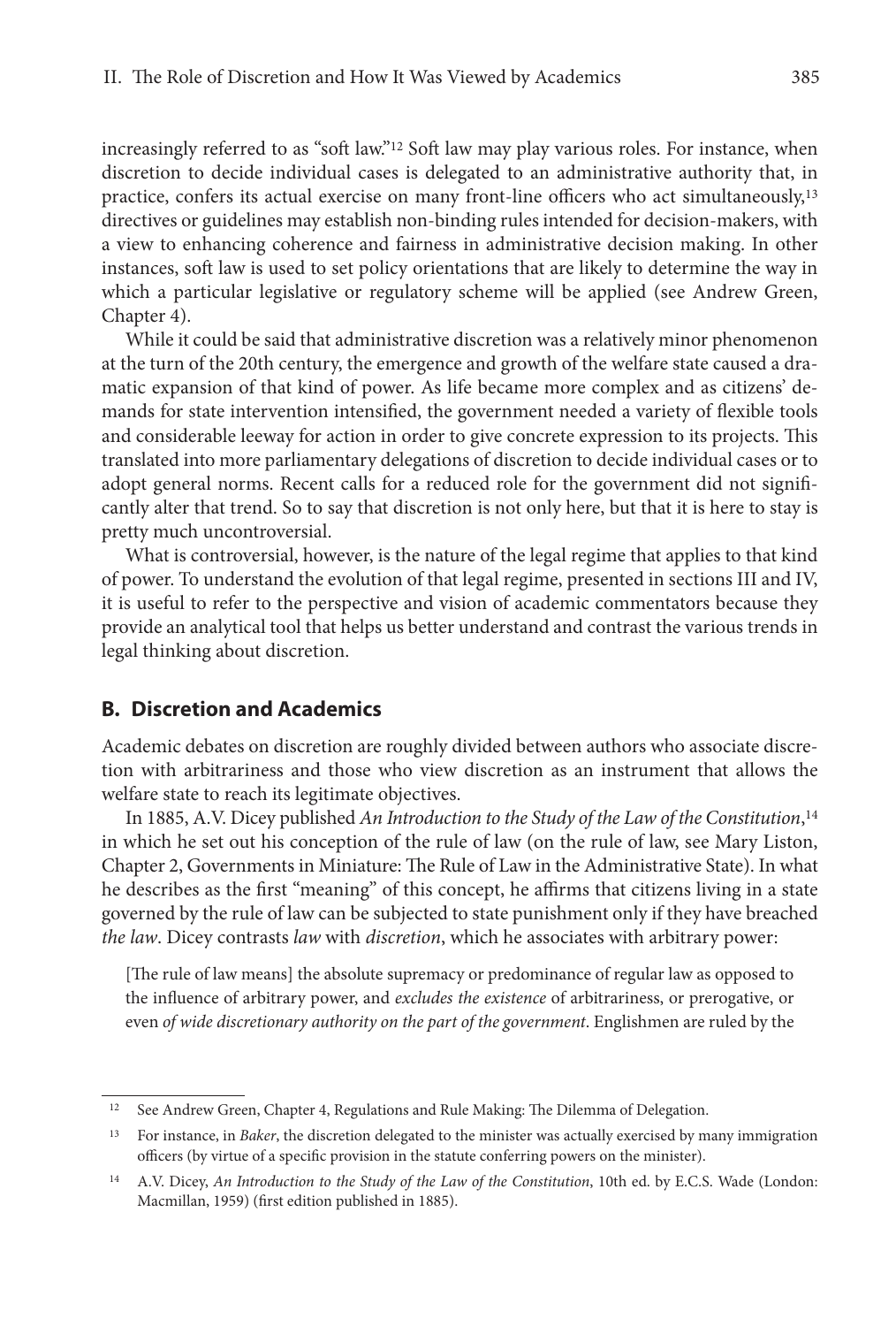law, and by the law alone; a man may with us be punished for a breach of law, but he can be punished for nothing else.15

In his view, "wherever there is discretion there is room for arbitrariness, and … in a republic no less than under a monarchy discretionary authority on the part of the government must mean insecurity for legal freedom on the part of its subjects."16

Dicey agreed that the executive might need discretionary powers in exceptional circumstances—times of trouble, war, invasion, and the like. In such cases, executive discretion was acceptable because Parliament needed to adopt a statute to authorize the delegation and also because citizens could ultimately resort to the courts, which would ensure that statutory language was construed in light of common-law principles developed over time that protected the liberty of the subject. However, Dicey fiercely condemned the kind of legislative delegations of discretion that became commonplace in the welfare state. In his opinion, those delegations were problematic for two reasons. On the one hand, statutes delegating discretion were systematically framed to deprive courts of their supervisory power.17 On the other hand, the discretionary matters that the executive was called on to decide were substantively extralegal: they dealt with "public business," which, in Dicey's view, courts were unsuited to decide. In other words, although judges were trained to answer questions of law (for example, "Was the right to freedom of expression violated by the executive?"), they were unable to settle "public business" (for example, "Does the public interest require the delivery of a permit in that part of the city?").

Dicey thus sharply contrasted law with discretion. In his view, decisions of the executive based on law (that is, quasi-judicial decisions) could be properly controlled by courts, but decisions based on discretion could not, because they dealt with public business and were therefore made in a "lawless void."

In the late 1920s, in *The New Despotism*, <sup>18</sup> Lord Hewart followed Dicey in condemning what he perceived as the propensity of the executive to manipulate Parliament in order to be freed from judicial control. He too denounced the legislative techniques that placed "a large and increasing field of departmental authority and activity *beyond the reach of the ordinary law*"19 and made those decision-makers a law unto themselves.20 Some time after Lord Hewart's outburst, F.A. Von Hayek added his voice to those who expressed the view that discretion was contrary to the rule of law. In his *Road to Serfdom*, <sup>21</sup> he described the rule of law as a set of principles whose ideal is the prevention of arbitrary government. He formed the view that discretion, with its absence of rules announced beforehand, prevented

<sup>15</sup> *Ibid.* at 202 (emphasis added).

<sup>16</sup> *Ibid.* at 188.

<sup>&</sup>lt;sup>17</sup> A technique that was often used to attain that objective consisted in articulating parliamentary delegations of discretion in language that sought to give discretionary decisions the force of statutes.

<sup>18</sup> Lord Hewart, *The New Despotism* (London: Ernest Benn, 1929).

<sup>19</sup> *Ibid.* at 11 (emphasis added).

<sup>20</sup> *Ibid.* at 14.

<sup>21</sup> F.A. Von Hayek, *The Road to Serfdom* (Chicago: University of Chicago Press, 1944) at 80ff.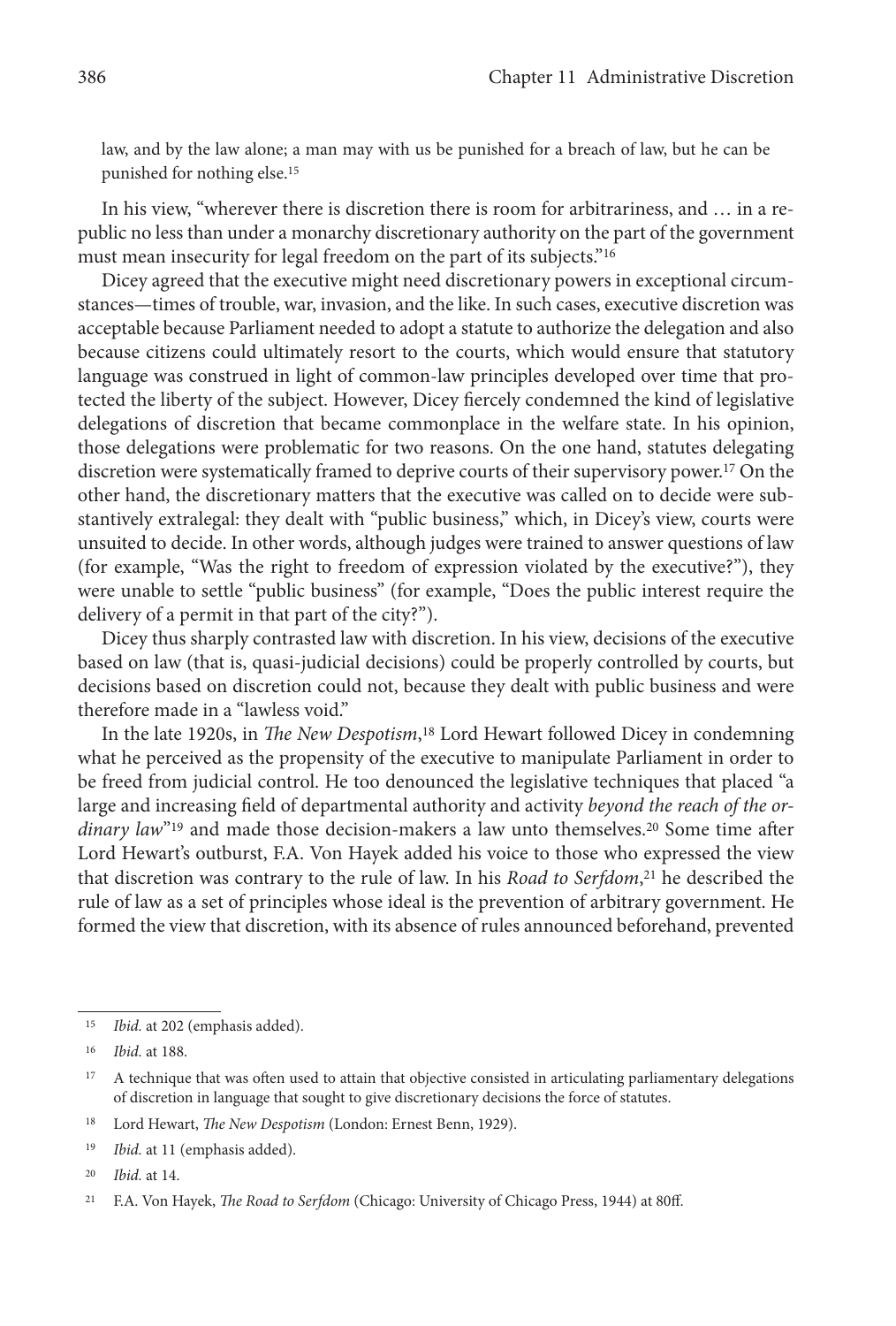citizens from knowing how the state will use its coercive powers and was therefore contrary to the rule of law.22

As a reply to those who conceived and denounced discretion as arbitrariness, supporters of the welfare state perceived discretion as an instrument of welfare. W.A. Robson, in contrast to Dicey, strongly supported state intervention and the setting up of administrative authorities. He did not view discretion as intrinsically arbitrary. For him, the legitimacy of the administrative state depended on administrative tribunals "exhibiting a … judicial frame of mind,"23 or a "spirit of justice":24 when endowed with discretion, they would hear the controversies with an open mind, further only authorized purposes, and avoid being influenced by extraneous considerations.25

Robson agreed, however, that while the creation of administrative tribunals proved necessary in order to escape from the rigidities of the processes and methods of the law (either through the possibility to consider imponderables or through the exercise of discretion), these tribunals had to remain under appropriate legal control.<sup>26</sup> In Robson's opinion, ordinary courts had failed to demonstrate their ability to appropriately control administrative tribunals and authorities. On the one hand, they had developed a dual approach to judicial control that was based on what he viewed as a disputable distinction between "law" and "discretion" (courts claimed they could control the former, not the latter). On the other hand, he thought courts were unfit to deal with the realities of administrative authorities. As a substitute, he favoured the creation of a specialized court of law that, freed from the framework of an unworkable distinction between law and discretion and attentive to the particularities of the administrative state, could exercise control over all the activities of the executive.

Following Robson, W.I. Jennings expressed the view that Dicey's constitutional theory was ill-founded, so that contending that discretion was contrary to the rule of law was pointless. Jennings did not, however, argue that discretionary powers should go uncontrolled. Like Robson, he supported the creation of an administrative court, which he thought could be a specialized division of the High Court. He thought that this would circumvent the prejudices that ordinary courts had traditionally expressed against the government of the welfare state.27 In a similar vein, J. Willis was highly critical of the judicial approach to administrative law, which he thought expressed clear hostility toward the administrative state. He was equally unsupportive of a conceptual approach, which in his view involved either a categorization of functions to be shared between the judiciary and the executive, or the adoption of Dicey's theory of the rule of law. Rather, Willis favoured what he termed a "functional" approach to administrative law,28 one that focuses on the questions of "who is best fitted to

<sup>22</sup> *Ibid.* at 80.

<sup>&</sup>lt;sup>23</sup> W.A. Robson, *Justice and Administrative Law: A Study of the British Constitution*, 3d ed. (London: Stevens & Sons, 1951) at 38.

<sup>24</sup> *Ibid.* at 418.

<sup>25</sup> *Ibid.* at 408-9, 610.

<sup>26</sup> *Ibid.* at 408.

<sup>&</sup>lt;sup>27</sup> W.I. Jennings, *The Law and the Constitution*, 5th ed. (London: University of London, 1959) at 55.

J. Willis, "Three Approaches to Administrative Law: The Judicial, the Conceptual, and the Functional" (1935) 1 U.T.L.J. 53.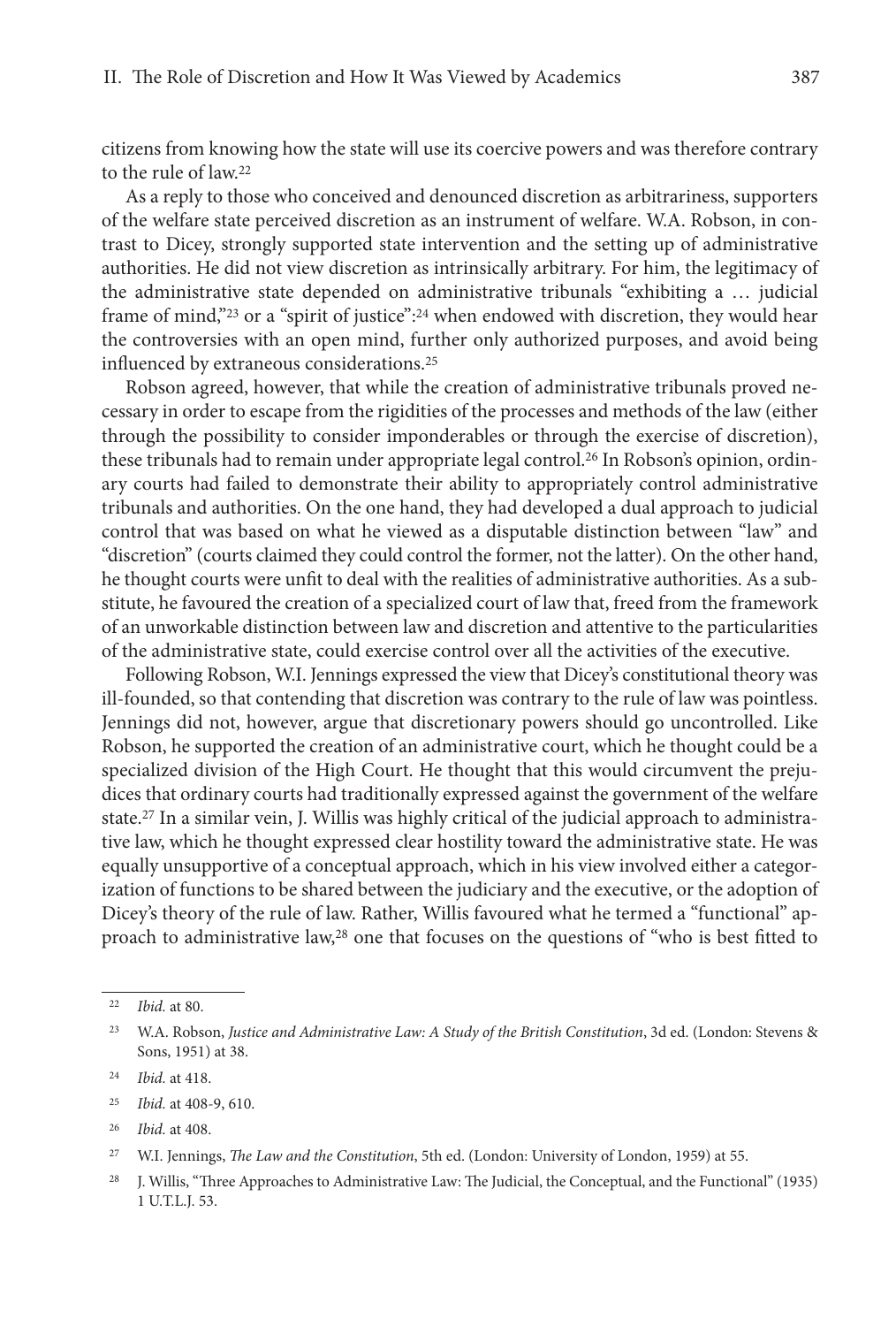<span id="page-7-0"></span>exercise discretion" and "who is best fitted to control that exercise." Overall, however, and notwithstanding harsh criticism, Dicey's thinking exercised a profound and enduring influence on the way in which courts conceived of their supervisory role in the administrative state. Indeed, the law–discretion dichotomy structured the law of judicial review in various ways until *Baker*, and recent judicial decisions suggest that, even as of today, it has not entirely disappeared from the legal landscape. It is to the description of this complex evolution that we now turn.

#### **III. Discretion from Roncarelli to Baker**

Until the decision of the Supreme Court in *Baker*, the traditional approach to judicial supervision of administrative exercises of discretion operated under specific heads or grounds of review, usually grouped under the expression "abuse of discretion." This framework thus differed from that used for the review of administrative interpretations of the law, which proceeded as described by Audrey Macklin and Sheila Wildeman in Chapters 9, Standard of Review: Back to the Future?, and 10, Pas de Deux: Deference and Non-Deference in Action, respectively. This section presents the various grounds of review under the traditional approach to the judicial control of discretion, but it also analyzes the importance of *Roncarelli* on this part of administrative law and it sketches the elements that led to the fundamental change of approach elaborated in section IV.

*Roncarelli* is usually viewed as the pivotal chapter of the story of judicial review of discretion in Canada.29 This decision is remarkable in many aspects, but for our purposes, it is instructive for two reasons. On the one hand, it clearly affirms that, even at the highest levels of executive action, discretion is limited by legal principles, although, as we shall see, the nature of those principles was debated. On the other hand, the set of majority and minority opinions respectively articulate two visions of discretion between which courts have been oscillating for decades. A close analysis of *Roncarelli* is therefore inescapable.

Frank Roncarelli owned a high-class, prosperous restaurant in Montreal. He sued the premier of Quebec, Maurice Duplessis, for damage caused by the cancellation of his liquor licence. A majority of judges gave judgment for Roncarelli, in light of two fundamental factual findings. First, even though the licence had been formally cancelled by the Quebec Liquor Commission, the latter had acted on Duplessis's orders. Second, the authorities had been motivated by a desire to curb what they perceived to be seditious activities of the Jehovah's Witnesses and to punish Roncarelli. A member of that sect, Roncarelli acted as a bailsman for close to 400 of his fellow members, who were arrested for illegally distributing pamphlets. Duplessis considered that in so using the money he earned with his liquor licence, Roncarelli was making an illegitimate use of a privilege that was granted to him by the province.

For Rand J., not only did Duplessis lack any legal basis for acting in the circumstances of the case, but so did the commission, notwithstanding the wording of the relevant statutory

<sup>&</sup>lt;sup>29</sup> See also the discussion of *Roncarelli* in Mary Liston, Chapter 2, Governments in Miniature: The Rule of Law in the Administrative State, and the special issue of the *McGill Law Journal*, dedicated to the 50th anniversary of the decision: (2010) 55 McGill L.J. 375-741.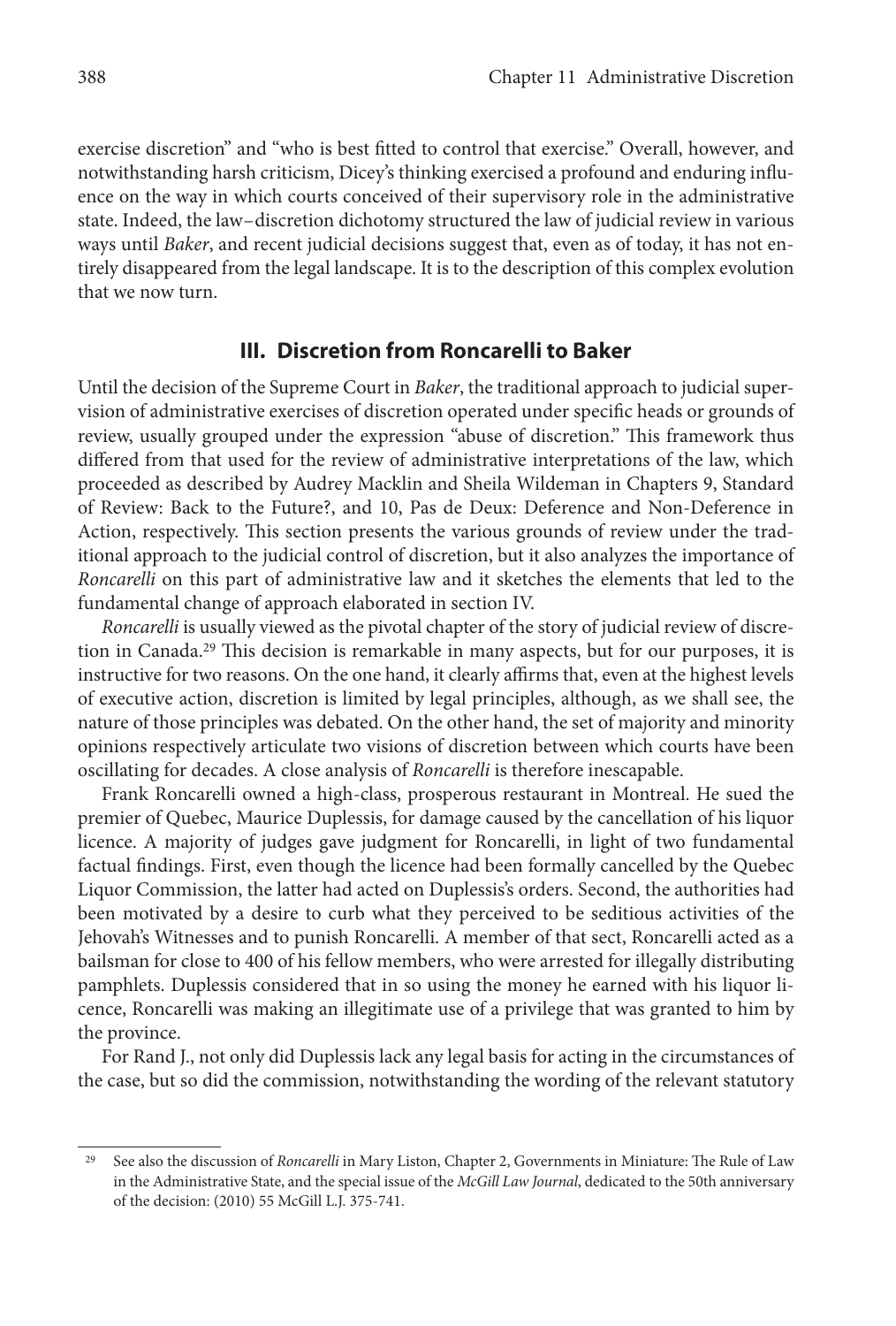provision, which stipulated that the commission could "cancel any permit at its discretion."30 In his view, even in the case of formal delegations of apparently unfettered discretion, there were always implied limits to its exercise.

Rand J. emphasized that Roncarelli had not done anything wrong and was merely acting as a private, honourable citizen: having a religion, earning his living, and exercising his right to act as bailsman. In addition, the authorities had cancelled the licence in order to "halt the activities of the Witnesses, to punish the appellant … and to warn others."31 Hence, "the de facto power of the Executive over its appointees at will to such a statutory public function [had been] exercised deliberately and intentionally to destroy the vital business interests of a citizen."<sup>32</sup> In Rand J.'s view, however, the commission was a "public service"<sup>33</sup> that had to "serve"34 the purpose of the statute and that owed a "public statutory duty" toward Roncarelli.35 This was particularly important because the occupations and businesses that were regulated (the administration and sale of alcohol) "would be free and legitimate"36 absent restriction in legislation. This was "steadily becoming of concern to citizens generally"37 because an increasing number of activities became subject to statutory limitations, such as requirements of permits. For Rand J., "[i]n public regulation of this sort there is no such thing as absolute and untrammelled 'discretion,'"38 even when the formal statutory language indicates otherwise.

Rand J. also insisted that the regulatory framework and, more specifically, the requirement of a permit had important consequences for permit holders: "[a]s its exercise continues, the economic life of the holder becomes progressively more deeply implicated with the privilege while at the same time his vocation becomes correspondingly dependent on it."39 This necessarily influenced the way in which the cancellation of a permit could be carried out. When action was "dictated by and according to the arbitrary likes, dislikes and irrelevant purposes of public officers acting beyond their duty,"40 administration was not made "according to law,"41 and this was susceptible to result in the disintegration of the rule of law.42 The following excerpt clearly encapsulates Rand J.'s approach to discretion:

- <sup>31</sup> *Roncarelli*, *ibid.* at 133.
- <sup>32</sup> *Ibid.* at 137.
- <sup>33</sup> *Ibid.* at 139.
- <sup>34</sup> *Ibid.* at 140.
- <sup>35</sup> *Ibid.* at 141.
- <sup>36</sup> *Ibid.* at 140.
- <sup>37</sup> *Ibid.*
- <sup>38</sup> *Ibid.*
- <sup>39</sup> *Ibid.*
- <sup>40</sup> *Ibid.* at 142.
- <sup>41</sup> *Ibid.*
- <sup>42</sup> *Ibid.*

<sup>30</sup> *Alcoholic Liquor Act*, *supra* note 10, s. 35, quoted in *Roncarelli*, *supra* note 1 at 139.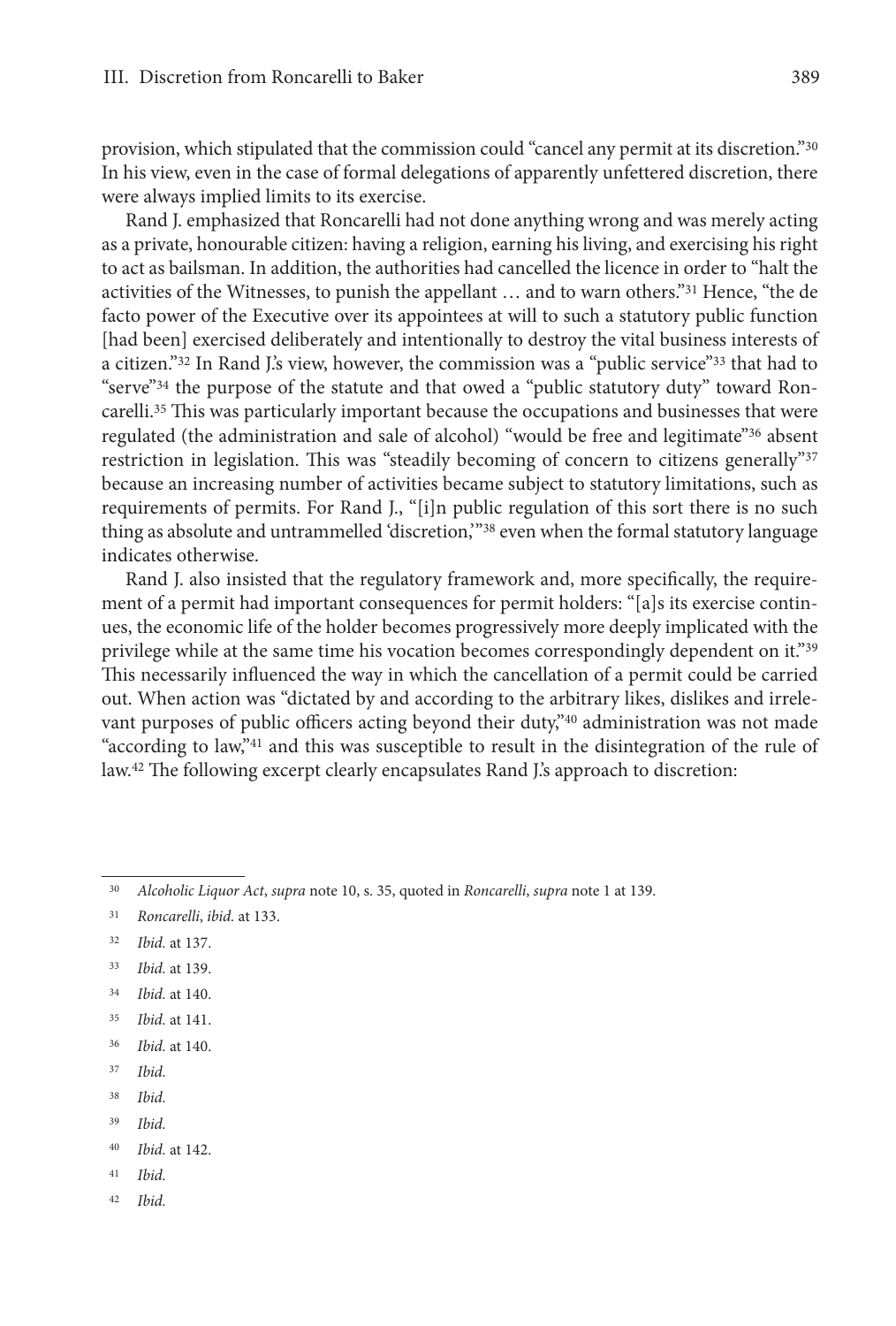Here, the act done was in relation to a public administration affecting the *rights of a citizen to enjoy a public privilege*, and a *duty implied by the statute toward the victim was violated*. The existing permit was an interest for which the appellant was entitled to *protection against any unauthorized interference*, and the illegal destruction of which gave rise to a remedy for the damages suffered.43

In sum, for Rand J., discretion could not be viewed as a pure exercise of power, as an instrument in the hands of a decision-maker enabling him or her to make any decision he or she sees fit. For discretion to be legally exercised, it had to pursue legitimate purposes and take into account the situation of the individual affected by the decision.

By contrast, in his dissenting opinion, Cartwright J. took the perspective of the decisionmaker as the starting point of his analysis. He formed the view that no actionable wrong had been committed through the cancellation of Roncarelli's licence. The authorities had honestly entertained the opinion that Roncarelli did not deserve to enjoy this privilege because he supported members of a group who attempted to disrupt public order, and courts could not "inquire as to whether there was sufficient evidence to warrant its formation or as to whether it constituted a reasonable ground for cancellation of the permit.<sup>"44</sup> The specific language of the statute did not contain any guidance as to the "circumstances under which [the commission could] cancel a permit":45 the commission, therefore, had unfettered discretion to so determine. Cartwright J. insisted that the decision to cancel the licence was an administrative, as opposed to a quasi-judicial decision, which prevented courts from intervening in the decision of the commission:

A tribunal that dispenses justice, i.e. every judicial tribunal, is concerned with legal rights and liabilities, which means rights and liabilities conferred or imposed by "law"; … .

In contrast, non-judicial tribunals of the type called "administrative" have invariably based their decisions and orders, not on legal rights and liabilities, but on policy and expediency. …

A judicial tribunal looks for some law to guide it; an "administrative" tribunal, within its province, is a law unto itself.46

For Cartwright J., then, the decision-maker endowed with a broadly worded delegation of discretionary power could not be the subject of control by the courts as long as he or she acted within the limits explicitly set forth in the statute. Where no formal limits were prescribed and the delegating statute conferred entire discretion on the decision-maker, the latter was "a law unto itself."

Two observations must be made at this point. On the one hand, Rand J.'s opinion in *Roncarelli* generally stands for the proposition that discretion is limited or constrained by legal principles. However, as we alluded to at the beginning of this section, different interpretations of the nature of those principles have been suggested. One interpretation of Rand J.'s opinion is that the legal regime applicable to executive exercises of discretion lies in the

<sup>43</sup> *Ibid.* at 143 (emphasis added).

<sup>44</sup> *Ibid.* at 164.

<sup>45</sup> *Ibid.* at 167.

<sup>46</sup> *Ibid.* (emphasis added), quoting *Ashby et al.*, [1934] O.R. 421 at 428, 3 D.L.R. 565, 62 C.C.C. 132 (C.A.).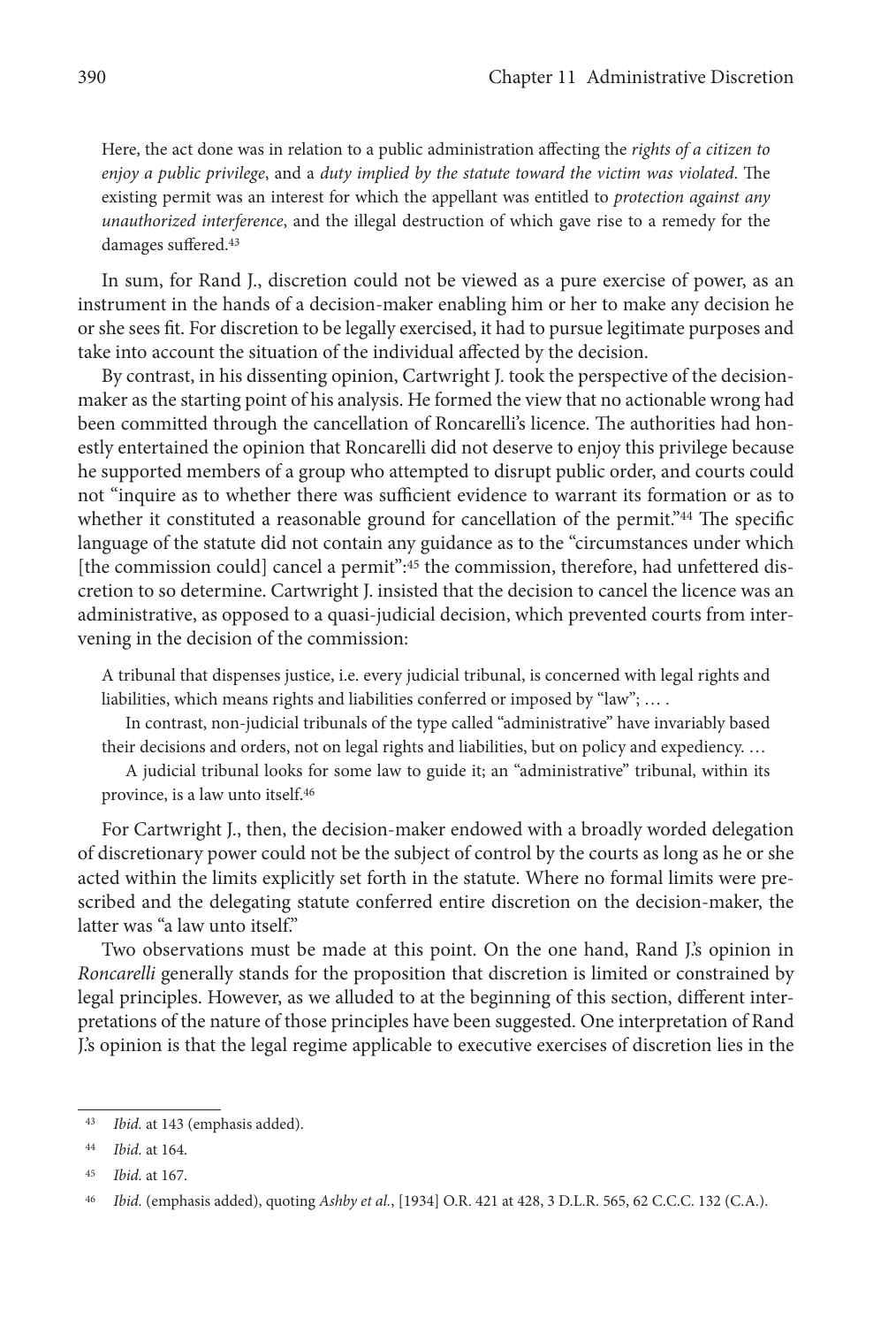<span id="page-10-0"></span>text of the delegating statute, read in the light of a number of principles "underlying" that text. Those principles are usually associated with interpretive presumptions aimed at identifying the intention of Parliament. A second interpretation suggests that those principles are "unwritten" principles that are a constitutive part of the legal regime of discretion and that their identification does not depend on the written text of the delegating statute but rather lies in the fundamental values of our legal order.<sup>47</sup> The first interpretation largely dominated administrative law in the years that followed *Roncarelli*. Two reasons might explain why. First, it was more easily reconcilable with the orthodox conception of law, positivism, which postulates that only valid positive rules, as opposed to "unwritten" principles reflective of values, are binding on judges.<sup>48</sup> Second, the interpretation was also compatible with the *ultra vires* rule that generally governed the law of judicial review of executive action, according to which courts would strike down excesses of jurisdiction or abuses of power, where jurisdiction or power were understood as those delegated by statute.

On the other hand, Rand J.'s and Cartwright J.'s respective opinions reveal diametrically opposed views of discretion. Rand J. focused on the perspective of the individual, suggesting a bottom-up approach to that kind of power: he insisted on the necessity to take into account the purpose of the statutory framework involved, but also to keep in mind that the exercise of public power requires being attentive to the individual affected by a decision, even when (and perhaps, especially when) wide discretion is conferred on public decisionmakers. By contrast, Cartwright J. emphasized the need for public authorities to be free from legal control absent statutory indications suggesting otherwise, revealing a top-down approach to discretion. The first perspective points to the need to respect individual freedom; the second seeks to protect the public decision-maker's margin of manoeuvre. For decades, courts have been oscillating between these two different conceptions of discretion.

With *Roncarelli* as a background, we can now expose more specifically the heads or grounds of review in the traditional approach to the judicial control of discretion. Those grounds express the idea that courts will only police the legality of discretionary decisions and that, absent "abuse of discretion," they will not intrude into their merits.

#### **A. Unauthorized Object or Purpose, Irrelevant Considerations**

A number of judicial pronouncements have established that decision-makers must exercise discretion in conformity with the purposes authorized by the delegating statute. Likewise, they have held that discretion cannot be exercised on the basis, or in the light of,"irrelevant" considerations, or in failing to take into account relevant considerations. The two situations often overlap. In the first case, courts must identify the object authorized by the statute and then determine whether that object or purpose has been followed or not. Similarly, in the second case, the question whether a consideration is relevant or not is usually answered with reference to the object of the statute. These grounds of review are by far the most frequently invoked. A few examples illustrate that kind of case.

<sup>&</sup>lt;sup>47</sup> For a discussion of the distinction between "underlying" and "unwritten," see D. Dyzenhaus, "The Deep Structure of Roncarelli v. Duplessis" (2004) 53 U.N.B.L.J. 111.

<sup>48</sup> *Ibid.*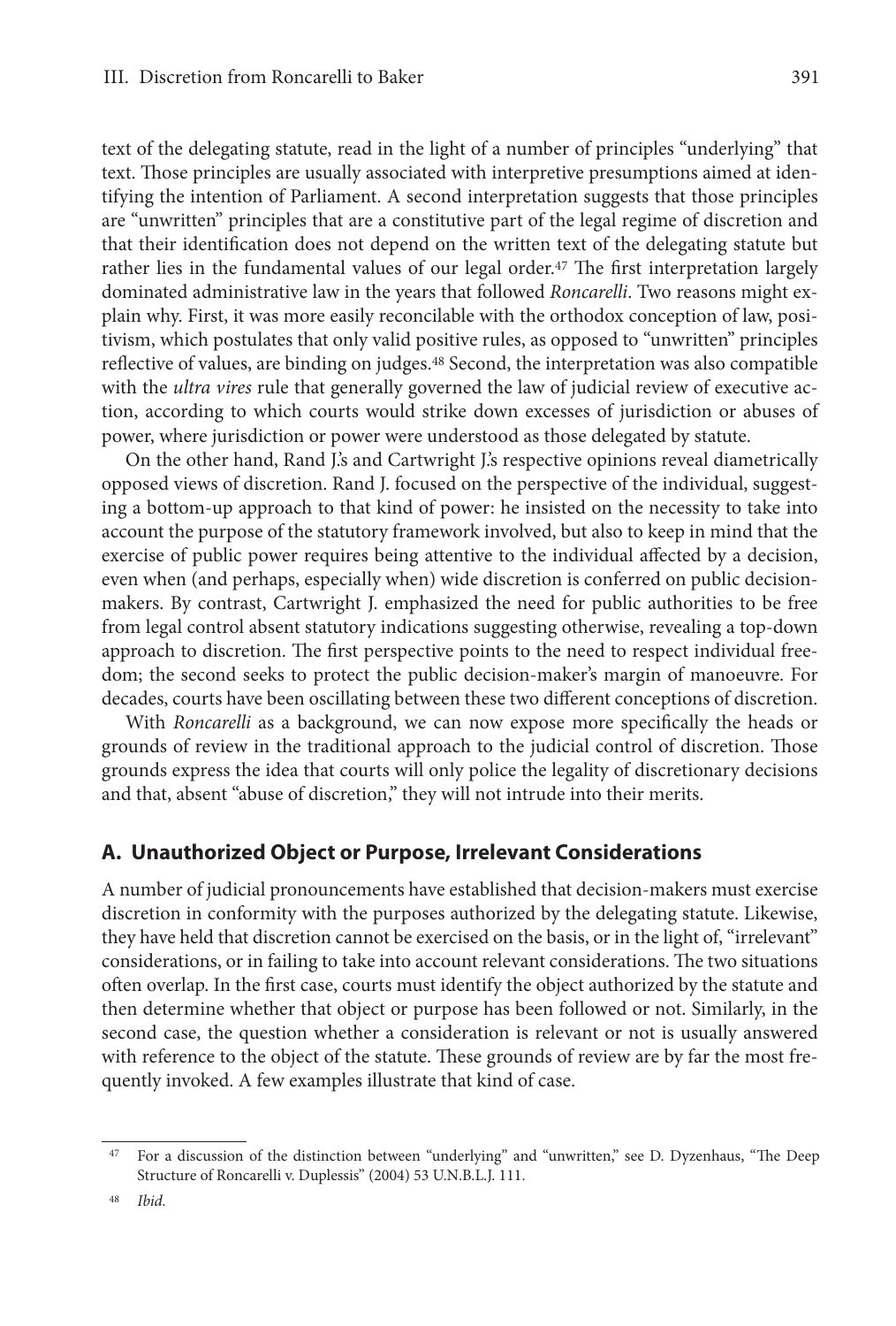<span id="page-11-0"></span>In *Roncarelli*, the majority decided that the cancellation of Roncarelli's permit had been made with a view to punishing him for his religious affiliation and his action as bailsman and that this justified invalidating the decision to cancel. In *Smith & Rhuland Ltd. v. The Queen*, <sup>49</sup> the Supreme Court held that an administrative authority (in that case a labour board) entrusted with the discretionary power to certify a union as a bargaining unit could not exercise its power to refuse certification on the basis that the secretary-treasurer of the union had communist allegiance. More recently, in *Shell Canada Products Ltd. v. Vancouver (City)*, <sup>50</sup> the city of Vancouver had voted a resolution expressing its intention not to do business with Shell until that company withdrew from South Africa, then under the apartheid regime. A narrow majority formed the view that the object of the resolution was to join an international movement of boycott in order to exert pressure on the company to retreat from South Africa. As such, it did not pursue "municipal purposes," which limited the powers of the city to its territory.

# **B. Bad Faith**

As we saw above in *Roncarelli*, Duplessis was found to have used his discretion to cancel a liquor licence with a view to punishing the licence holder for supporting the cause of members of a religious movement that was overtly hostile to the Catholic Church. This prompted Rand J. to say that "'[d] iscretion' necessarily implies good faith in discharging public duty; there is always a perspective within which a statute is intended to operate; and any clear departure from its lines or objects is just as objectionable as fraud or corruption."51 Although Rand J. referred to bad faith, Duplessis's behaviour was also said to be incompatible with the object of the statute and also based on improper considerations.

In *Landreville v. Town of Boucherville*, <sup>52</sup> the city was found to have used its power to expropriate, not for a legitimate purpose, but with a view to prevent a resident from operating his quarry. While Beetz J. admitted that "the burden of proof is a heavy one when it involves establishing the commission of an 'abuse of power equivalent to fraud' and 'resulting in a flagrant injustice,"<sup>53</sup> he formed the view that both the official documents of the city and the circumstances of the case established bad faith.

# **C. Acting Under Dictation or Influence**

Courts presume that when Parliament chooses to delegate discretion to a particular decision-maker, only the latter can actually exercise it. Therefore, any indication that one acted under the dictation or influence of another person suggests that the exercise of authority was not empowered by Parliament. In *Roncarelli*, the decision-maker was found to

<sup>49 [1953]</sup> 2 S.C.R. 95.

<sup>50 [1994]</sup> 1 S.C.R. 231.

<sup>51</sup> *Roncarelli*, *supra* note 1 at 140.

<sup>52 [1978]</sup> 2 S.C.R. 801.

<sup>53</sup> *Ibid.* at 809.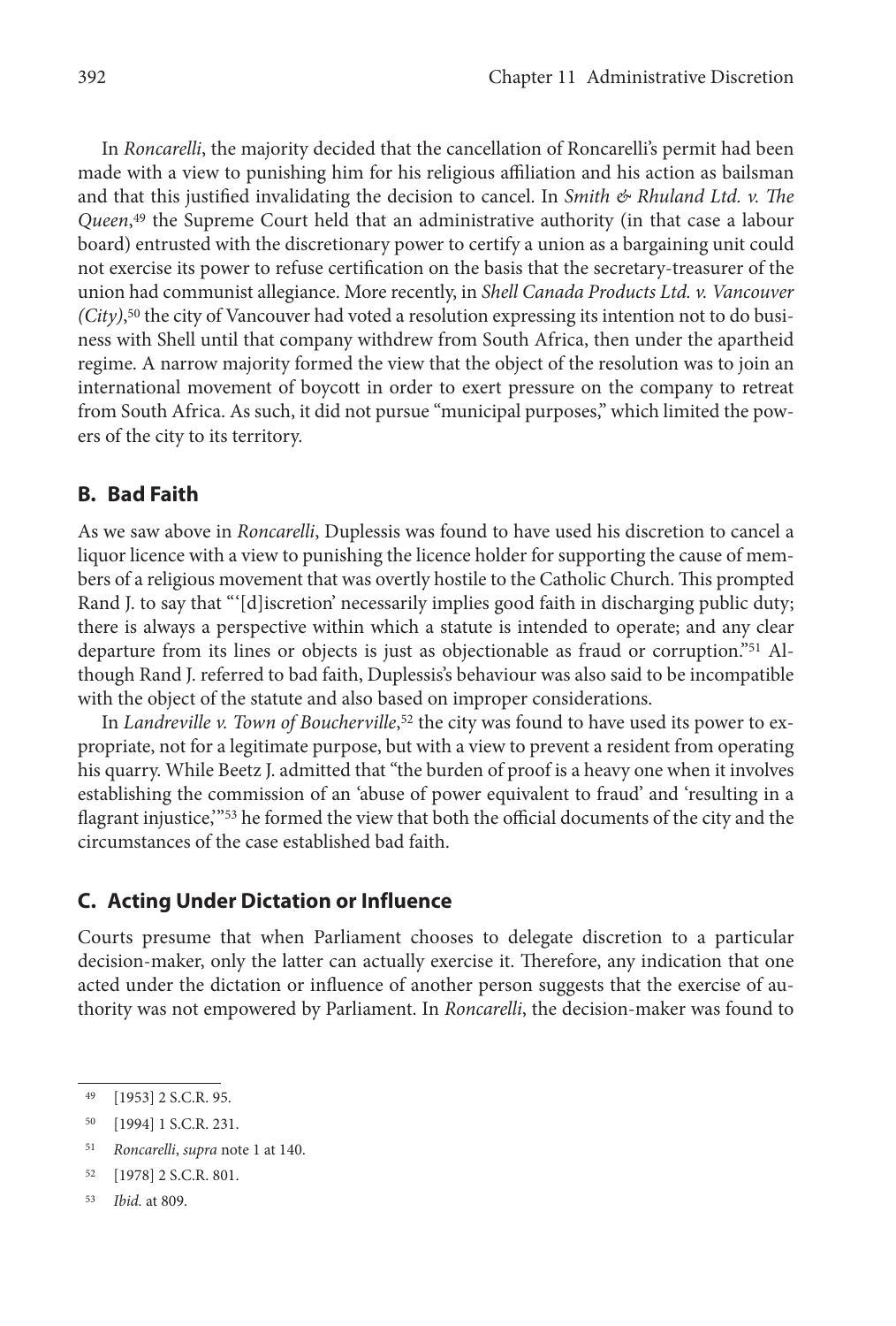<span id="page-12-0"></span>have exercised his power under the dictation of Duplessis, which was not permitted by the delegating statute that conferred the power to decide on the Liquor Commission.

# **D. Wrongful Delegation of Powers**

The preceding reasoning is also invoked in a slightly different way. Courts assume that discretion is bestowed on executive decision-makers on the basis of their expertise or particular situation in the administrative machinery, so that an administrative authority must exercise discretion itself without delegating that responsibility to another (except when simple matters of execution are involved, in which case delegation is possible because then the exercise of the power does not require any particular ability or expertise). Hence, in *Vic*  Restaurant Inc. v. Montreal (City),<sup>54</sup> the city of Montreal had adopted a bylaw that made the delivery of permits conditional on the authorization of a number of directors of service, including the chief of police. This was found to be an illegal subdelegation of the power to make a decision, because the bylaw did not provide precise norms on which the chief of police could rely, de facto conferring on him the power to make those norms.

# **E. Fettering of Discretion**

Decision-makers cannot decide in advance how they will exercise their discretion. They must consider the particulars of each situation and make a decision on the merits of each case. Otherwise, they transform the nature of the power that was delegated to them. This kind of situation is most likely to arise in contexts where directives or guidelines are used to structure the exercise of discretion, as we alluded to in section II. If directives or guidelines are applied in a way that prevents the decision-maker from using his or her margin of manoeuvre in each case, he or she then transforms the discretionary power into a nondiscretionary one. The legality of using those directives thus requires decision-makers to actually exercise discretion and to depart from the guidelines when cases demand it.

Likewise, the no-fettering rule justifies important aspects of the doctrine of legitimate expectations (see Grant Huscroft, Chapter 5, From Natural Justice to Fairness: Thresholds, Content, and the Role of Judicial Review). Under this doctrine, a decision-maker who makes declarations, promises, or engagements may create a legitimate expectation that they will be respected or honoured. Yet, Canadian courts have refused to hold decision-makers to their promises or conducts, partly on the basis that this would fetter their discretion. Only procedural rights can be obtained when a decision-maker purports to go back on a promise.

# **F. Unreasonableness**

On some occasions, courts invoked the notion of "unreasonableness" to reinforce an argument already made on the basis of one of the specific grounds of review just mentioned. But as a separate ground of review, unreasonableness was rarely invoked because, in contrast to the notion of reasonableness associated with the control of decisions based on law (see

<sup>[1959]</sup> S.C.R. 58.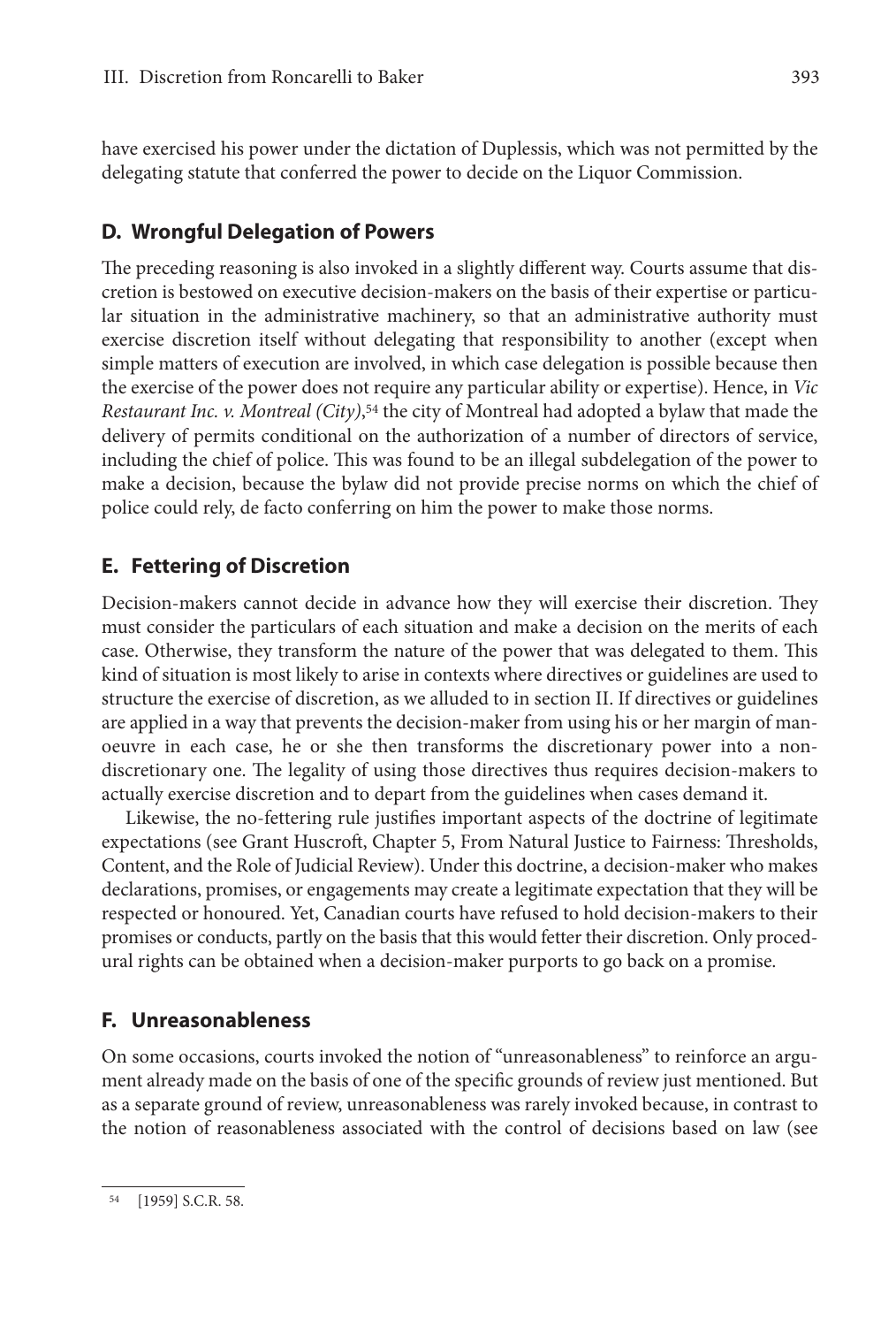Audrey Macklin, Chapter 9, and Sheila Wildeman, Chapter 10), the notion of unreasonableness expressed in the context of discretion was usually understood in the *Wednesbury*<sup>55</sup> sense of "something so absurd that no sensible person could ever dream that it lay within the powers of the authority."56 That definition was later reformulated by the House of Lords as "a decision which is so outrageous in its defiance of logic or of accepted moral standards that no sensible person who had applied his mind to the question to be decided could have arrived at it."<sup>57</sup> The conditions required to make a case of unreasonable exercise of discretion were therefore very demanding and rarely established before the courts.

Among those grounds, by far the most frequently invoked was the first, which also presented important difficulties in its application. Indeed, identifying the purpose that a given power must pursue, or the considerations that are relevant to its exercise, involved interpreting the delegating statute. Given the controversies surrounding the very conception of discretion and the nature of the principles limiting its exercise, as highlighted in *Roncarelli*, judicial decisions were not always easy to reconcile in a coherent whole. This was illustrated by the periodic resurfacing of the "law unto itself " approach to discretion in the years that followed *Roncarelli* and by the tendency of courts to oscillate between the majority and minority approaches expressed in that decision.58 For example, in *Thorne's Hardware Ltd. v. The Queen*, <sup>59</sup> the Supreme Court expressed the view that "the possibility of striking down an order in council on jurisdictional or other compelling grounds remains open, [but] it would take an egregious case to warrant such action"60 and that"[d]ecisions made by the Governor in Council in matters of public convenience and [necessity] are final and not reviewable in legal proceedings."61

By and large, the approach to judicial control of discretion just described maintained the law–discretion dichotomy in that it expressed a form of control that differed from that which applied to decisions based on law. Recall that at the time, the latter were approached along the lines of the doctrines of "preliminary or collateral questions" and "asking the wrong question" (see Audrey Macklin, Chapter 9) thereby authorizing intrusive judicial control on the substance. By contrast, the various grounds of review (enumerated above) illustrate that discretionary decisions were approached from a perspective that sought to preserve the freedom of the decision-makers to decide on the substance and to limit judicial intervention to policing the surrounding legal limits within which such freedom was exercised.

The law–discretion dichotomy persisted even with the emergence of the politics of deference inaugurated in *C.U.P.E. v. N.B. Liquor Corporation.*<sup>62</sup> As we saw from preceding chapters,

- <sup>61</sup> *Ibid.*
- 62 [1979] 2 S.C.R. 227 [*CUPE*].

<sup>55</sup> Named after the famous dictum by Lord Greene in *Associated Provincial Picture Houses Ltd. v. Wednesbury Corporation*, [1948] 1 K.B. 223.

<sup>56</sup> *Ibid.* at 229.

<sup>57</sup> *Council of Civil Service Unions v. Minister for the Civil Service*, [1985] A.C. 374 at 410 (H.L.).

<sup>58</sup> See D.J. Mullan, "Judicial Deference to Executive Decision-Making: Evolving Concepts of Responsibility" (1993) 13 Queen's L.J. 137.

<sup>59 [1983]</sup> 1 S.C.R. 106 [*Thorne's*]. See Andrew Green's discussion of *Thorne's* in Chapter 4, Regulations and Rule Making: The Dilemma of Delegation.

<sup>60</sup> *Ibid.* at 111.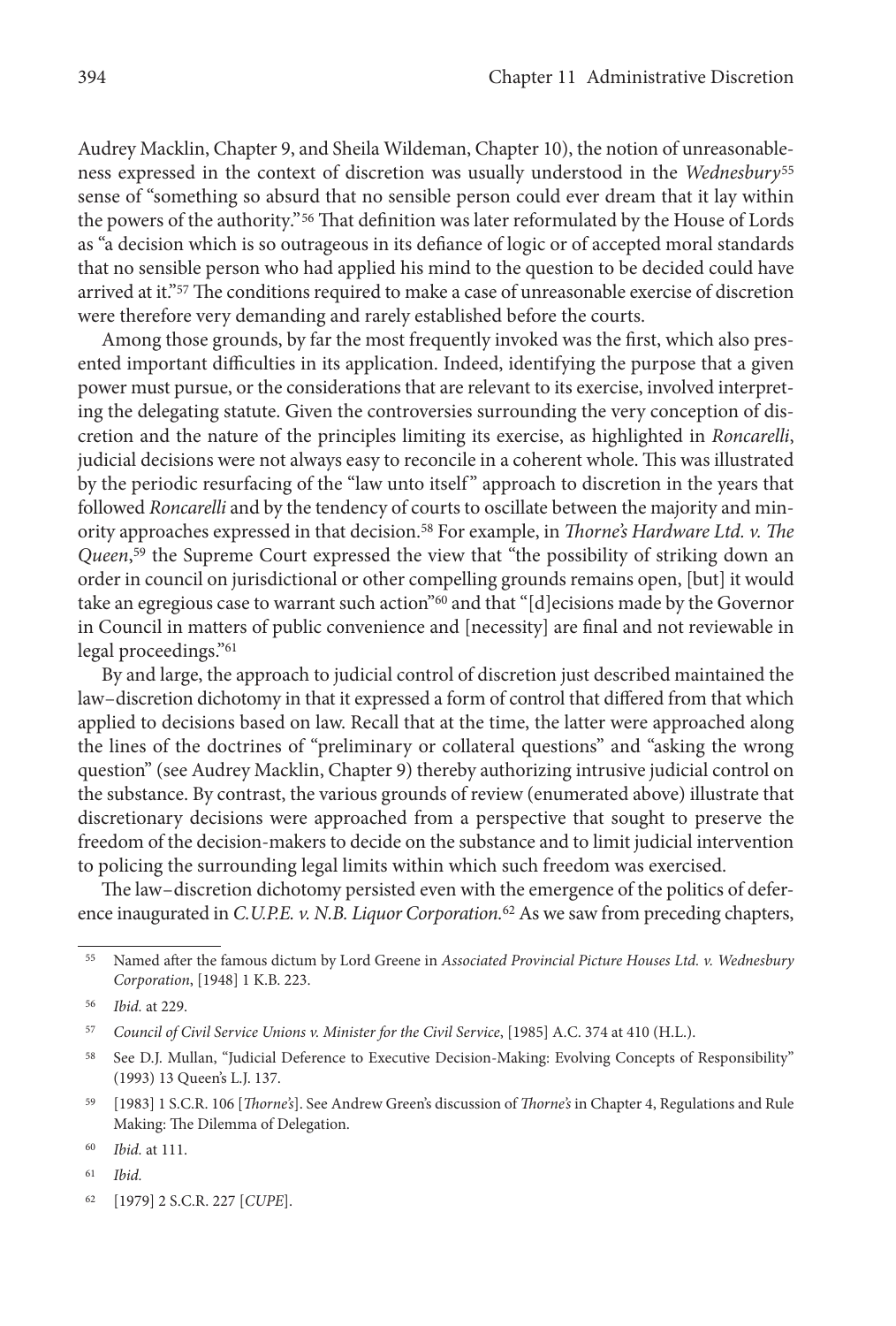the Supreme Court mandated courts to adopt an attitude of deference toward administrative determinations of law, suggesting that the latter had to be protected from systematic judicial control (see Audrey Macklin, Chapter 9, and Sheila Wildeman, Chapter 10). What came to be termed a "pragmatic and functional approach"—now the "standard of review analysis"—was used to determine the degree of deference applicable in each case. At first glance, this seemed to narrow the gap between the judicial approach to discretion and its approach to law, because courts were invited to restrain their interventions in both cases. But different reasons justified these apparently similar results.

The hands-off approach to administrative interpretations of non-jurisdictional questions of law was justified by the idea that law interpretation was not the monopoly of the courts and that, in many cases, expert, administrative agencies were just as qualified as courts, and sometimes better qualified, to interpret a statutory provision. This stance moved away from the general understanding of the separation of powers, because it implied that it was legitimate for the executive to exercise powers of a judicial nature. By contrast, the hands-off approach to discretion was precisely dictated by the necessity to maintain the judiciary in a position that was compatible with a formal view of the separation of powers. Because discretion required choices that could be based on political or policy considerations, subjecting discretion to substantive legal scrutiny was viewed as putting courts on the slippery slope of politics. Therefore, the heads of review limited the potential for intrusion into the substance of those decisions and maintained the judiciary in a position that was compatible with a formal view of the separation of powers.

Thus, in the field of discretion, the justification for restraint was not based on judicial "deference," the recognition of a legitimate role for the executive in law interpretation, but on judicial "abstinence,"63 the necessity to keep the judiciary away from decisions that were viewed as being outside the realm of the law. Although both review approaches recognized that "unreasonable" decisions mandated intervention, the nature of the latter differed. In cases of discretion, unreasonableness was understood in the *Wednesbury* sense and did not seem to require any serious involvement with the merits of the decision because the defect it punished was to clearly appear on its face. By contrast, in the context of the review of executive interpretations of the law, *CUPE* defined a patently unreasonable decision as one that could not be "rationally supported by the relevant legislation."64

The law–discretion dichotomy therefore seemed firmly entrenched in judicial review of administrative action. However, another decision of the Supreme Court handed down the same year as *CUPE* paved the way for the profound restructuring of the law of judicial review that would occur 20 years later.

As explained by Grant Huscroft in Chapter 5, in *Nicholson v. Haldimand-Norfolk Regional Police Commissioners*, <sup>65</sup> the Supreme Court expressly stated that the distinction between law and discretion was not a reliable criterion for determining the domain of application of procedure in administrative matters. On the one hand, it was very difficult to make formal

<sup>63</sup> The expression is from R.A. Macdonald, "Judicial Review and Procedural Fairness in Administrative Law: I" (1980) 25 McGill L.J. 520 at 534.

<sup>64</sup> *CUPE*, *supra* note 62 at 237.

<sup>65 [1979]</sup> 1 S.C.R. 311 [*Nicholson*].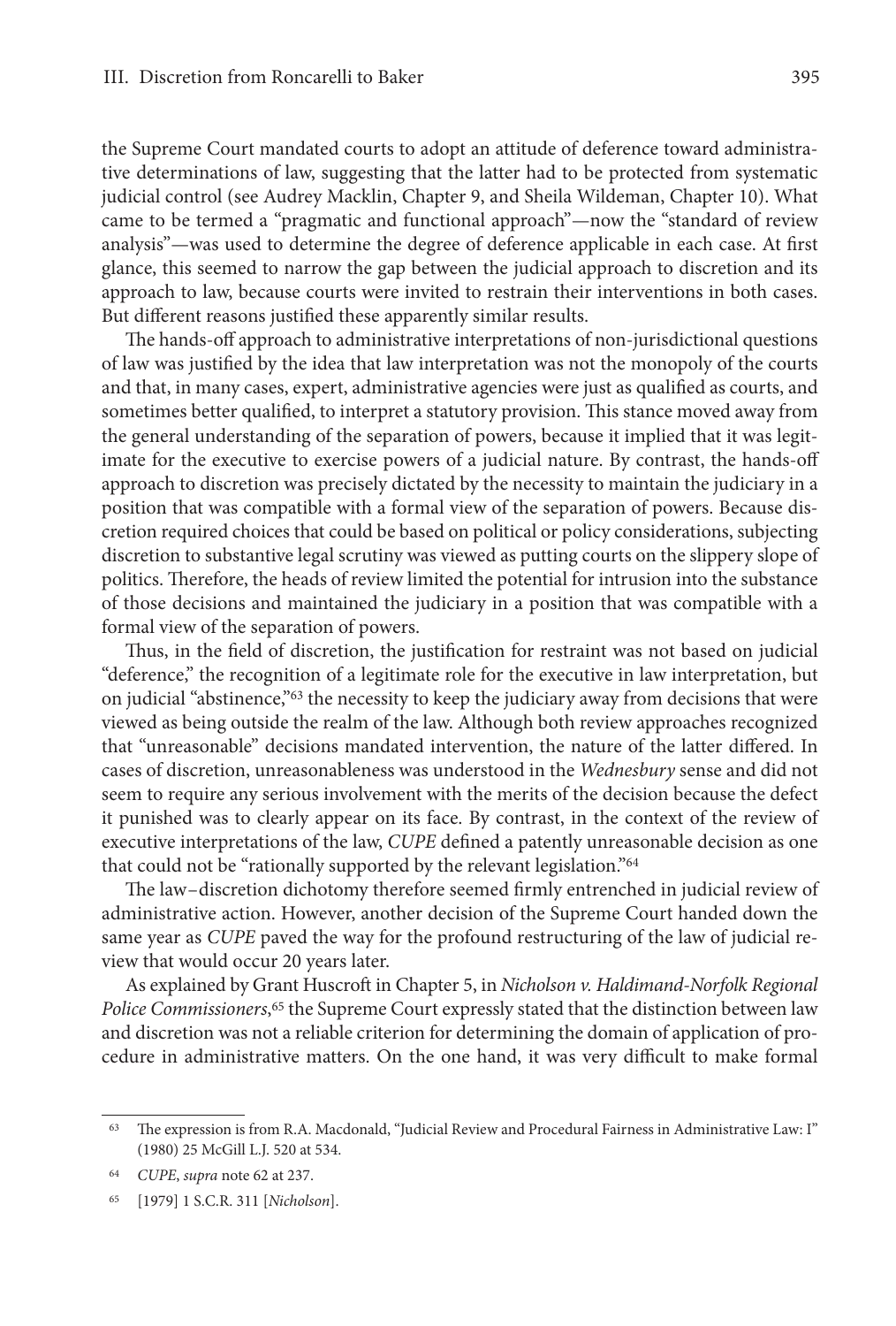<span id="page-15-0"></span>distinctions between legal (or "quasi-judicial") decisions and discretionary (or "administrative") ones; on the other hand, the focus on formal categories masked a fundamental aspect to be considered in the discussion, that of the consequences of a decision for the individual concerned. In so saying, the Court questioned the justification for using precisely this distinction for the purpose of judicial control of administrative decisions. In other words, if the difficulty (if not the impossibility) to neatly differentiate law and discretion, together with the necessity to shift the focus of the analysis toward the individual concerned, justified changing the conditions of application of procedural rights, it became increasingly difficult to maintain that distinction as a justification for exercising different forms of control for law and discretion. The tensions thus created eventually resulted in the Supreme Court's decision in *Baker*, which marked a turning point in the law of discretion in Canada.

# **IV. Discretion from Baker to Dunsmuir and Beyond**

# **A. The Contemporary Framework of Analysis**

The facts of *Baker* are described more fully by Grant Huscroft in Chapter 5. The *Baker* case was concerned with the legality of the minister's refusal to exempt Ms. Baker from the application of the *Immigration Act*. Such exemptions could be accorded if the minister was satisfied that compassionate and humanitarian considerations existed. One of the arguments that were made on behalf of Ms. Baker was that the minister's decision was unreasonable because insufficient attention had been given to the interests of her children.

L'Heureux-Dubé J., speaking for the Court on this particular question, elucidated the proper approach for the review of administrative discretion. She recalled that traditionally, the control of that kind of decision was limited to the specific grounds of abuse of discretion, as opposed to the review of decisions interpreting rules of law, which proceeded under the "pragmatic and functional approach," as it was then termed (see Audrey Macklin, Chapter 9). In her opinion, the traditional approach to the review of discretion, with its limited grounds of review, incorporated two central ideas. One is that the decision-maker must be given an important margin of manoeuvre when exercising discretion.66 The other idea is that the decision-maker must nonetheless act within certain limits:

[D]iscretionary decisions, like all other administrative decisions, must be made within the bounds of the jurisdiction conferred by the statute. … [It] must be exercised in a manner that is within a reasonable interpretation of the margin of manoeuvre contemplated by the legislature, in accordance with the principles of the rule of law (*Roncarelli v. Duplessis* …), in line with general principles of administrative law governing the exercise of discretion, and consistent with the *Canadian Charter of Rights and Freedoms* (*Slaight Communications v. Davidson* …).67

In her opinion, no strict dichotomy could be made between discretionary and nondiscretionary decisions: decisions made by the executive could never be neatly associated with either category, because they were usually composed of a mixture of characteristics

<sup>66</sup> *Baker*, *supra* note 2 at para. 53.

<sup>67</sup> *Ibid.*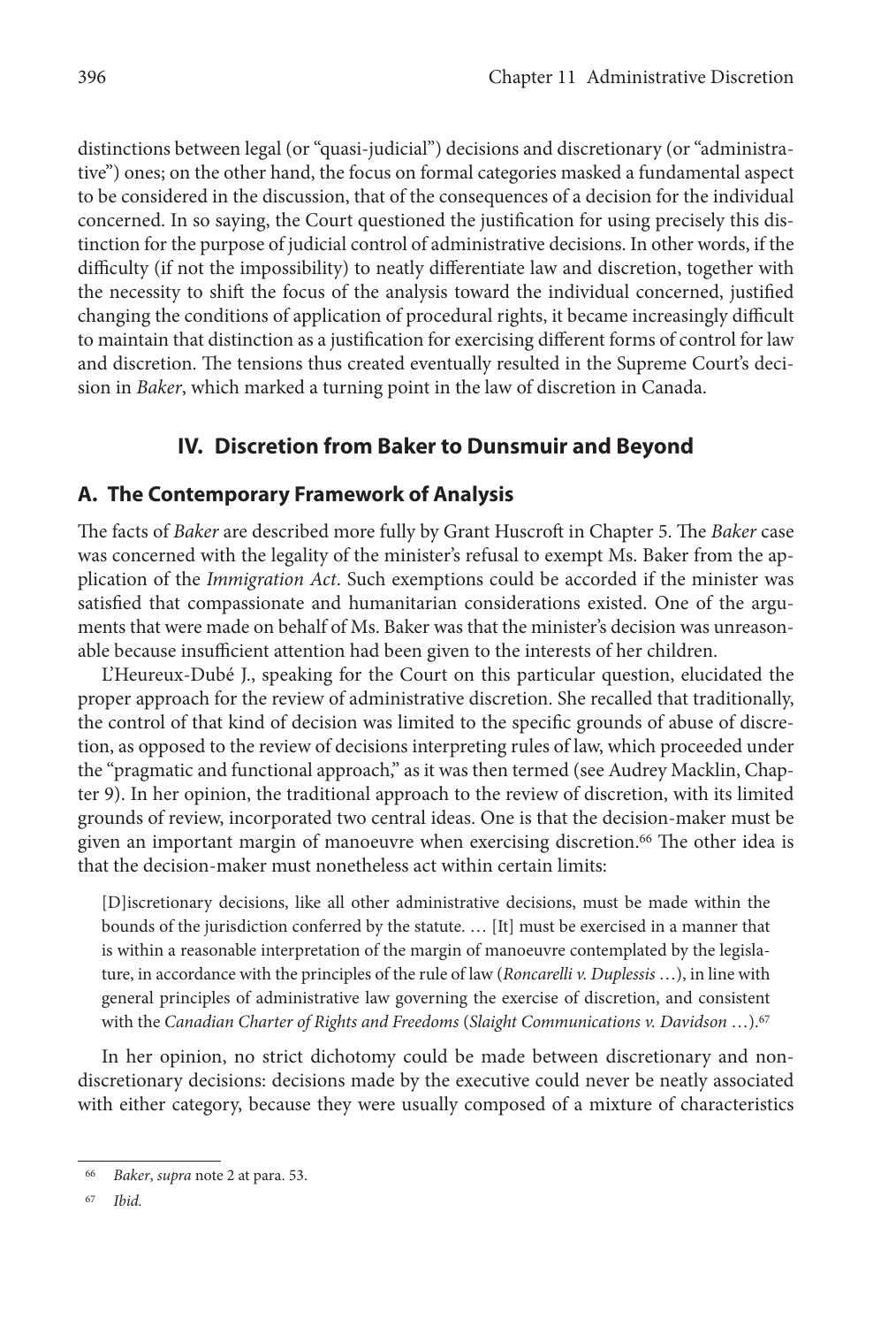that prevented such a classification. Moreover, the exercise of discretion and the interpretation of rules of law could not be easily differentiated, notably because both involved making choices between two courses (action or inaction), or between various options opening up in cases of legal silence or ambiguity.68

The review of discretion could follow the pragmatic and functional approach, L'Heureux-Dubé J. said, because the factors it put forward to determine the applicable standard of review in any given case could accommodate the specificity of discretionary powers. This would not lead to more intervention into that kind of decision, because the pragmatic and functional approach would take into account that discretion inherently requires leeway, while recognizing that "discretion must be exercised in accordance with the boundaries imposed in the statute, the principles of the rule of law, the principles of administrative law, the fundamental values of Canadian society, and the principles of the *Charter*."69 In the circumstances, she concluded that the minister's decision had to be reviewed on the standard of reasonableness *simpliciter* (as it then existed: see Sheila Wildeman, Chapter 10) and that, on the facts of the case, the decision failed to meet the required standard. The reasons that supported the decision showed that the officer failed to give "serious weight and consideration to the interests of the children."70 As such, this demonstrated that it was "inconsistent with the *values* underlying the grant of discretion"71 and therefore unreasonable.

L'Heureux-Dubé J. argued that the reasonableness of the exercise of a discretionary power conferred by Parliament depended on the words "compassionate and humanitarian considerations" and their meaning.72 The relevant provisions showed that Parliament's intention was that decision-makers exercise discretion "in a humanitarian and compassionate manner."73 Now, to be able to determine the meaning of those crucial words (stated differently, to determine "whether the approach taken by the immigration officer was within the boundaries set out by the words of the statute and the values of administrative law"),74 the Court had to engage in a process of statutory interpretation, through a contextual approach. Such a contextual interpretation required taking into account the objectives of the *Immigration Act*, international instruments, and ministerial guidelines. These indications revealed that "[c]hildren's rights, and attention to their interests, are central humanitarian and compassionate values in Canadian society."<sup>75</sup> Therefore, a reasonable exercise of the power required close attention to the interests and needs of the children.

By applying the pragmatic and functional approach to the control of discretion, *Baker* marked the end of the law–discretion dichotomy in the domain of substantive judicial review. The Supreme Court recognized that the substance of discretionary decisions could be

- <sup>70</sup> *Ibid.* at para. 65.
- <sup>71</sup> *Ibid.* (emphasis added).
- <sup>72</sup> *Ibid.* at para. 66.
- <sup>73</sup> *Ibid.*
- <sup>74</sup> *Ibid.* at para. 67.
- 75 Ibid.

<sup>68</sup> *Ibid.* at para. 54.

<sup>69</sup> *Ibid.* at para. 56.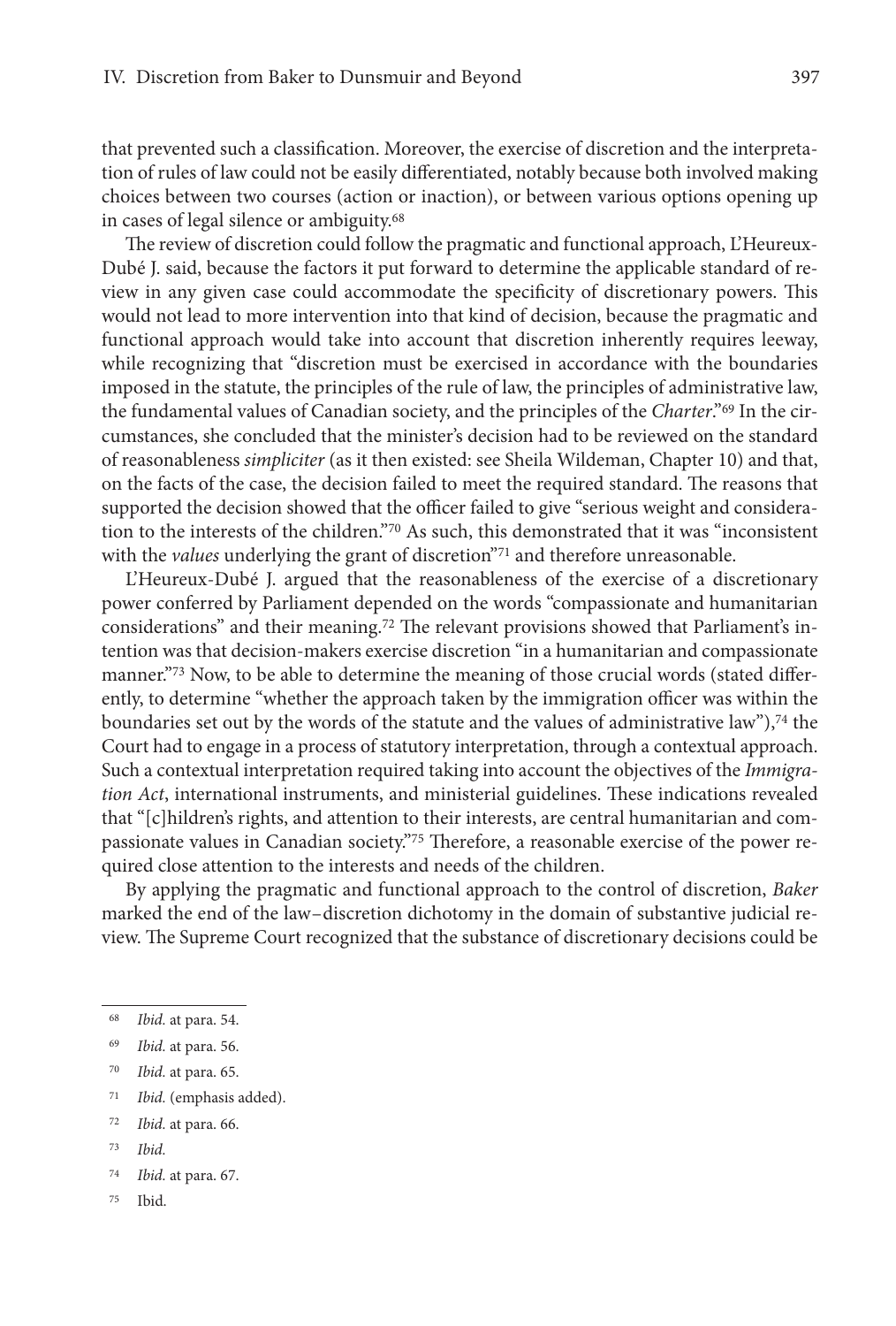made subject to a control based on reasonableness. As a result, the Court moved away from Dicey's conception of discretion, because he conceived discretion as exercised on the basis of considerations that were not part of the law, and therefore impossible to control judicially. The approach put forward by the Court in *Baker* is much closer to the perspective endorsed by Robson, Jennings, and Willis, who had emphasized the difficulty of differentiating decisions on the basis of their discretionary or non-discretionary content and the need to confer the control of administrative decisions to institutions attentive to the distinctive features of public administration.76 The pragmatic and functional approach aimed at the same objective. In other words, if it was not possible to clearly differentiate in any given case discretion from law, the differentiation could not be the basis for the determination of the approach to judicial review.

In addition, the *Baker* case softened the dichotomy between procedure and substance. The Court not only required that reasons be given for decisions having important consequences for the individuals concerned, but also required that those reasons demonstrate that the decision made was sensitive and attentive to the situation of those individuals. *Baker* thus recognized that procedure may affect the substance of the decision.<sup>77</sup> More generally, *Baker* is in line with the decision of the Supreme Court in *Nicholson*, <sup>78</sup> which shifted the starting point for determining the legality of executive action, from the nature of the power to the consequences of the exercise of that power on the individual. This is clear from the rationale put forward by the Court for imposing a duty to give reasons on decisionmakers endowed with extensive discretionary powers:

The profound importance of [a humanitarian and compassionate] decision to those affected … militates in favour of a requirement that reasons be provided. It would be unfair for a person subject to a decision such as this one, which is so critical to their future not to be told why the result was reached.79

Therefore, the duty to give reasons does not depend on the kind of power that is exercised by the executive, but rather on the consideration that the dignity of the individual requires that he or she be told why a decision that is critical to his or her future was made.

*Baker* thus moves closer to a conception of discretion as exercised in a "space controlled by law,"80 as opposed to a conception of discretion as inherently political or giving the executive "free reign within legal limits."81

As explained by Audrey Macklin and Sheila Wildeman (see Chapters 9 and 10), the Supreme Court's decision in *Dunsmuir* reassessed the approach to be taken to judicial review of decisions of administrative decision-makers generally. On the one hand, *Dunsmuir* said

<sup>76</sup> For further details, see text under section II.B, "Discretion and Academics," above.

<sup>77</sup> Further discussion of this argument will be found in D. Dyzenhaus & E. Fox-Decent, "Rethinking the Process/Substance Distinction: Baker v. Canada" (2001) 51 U.T.L.J. 193.

<sup>78</sup> *Supra* note 65.

<sup>79</sup> *Baker*, *supra* note 2 at para. 43.

<sup>80</sup> Dyzenhaus & Fox-Decent, *supra* note 77 at 218.

<sup>81</sup> *Ibid.* at 204.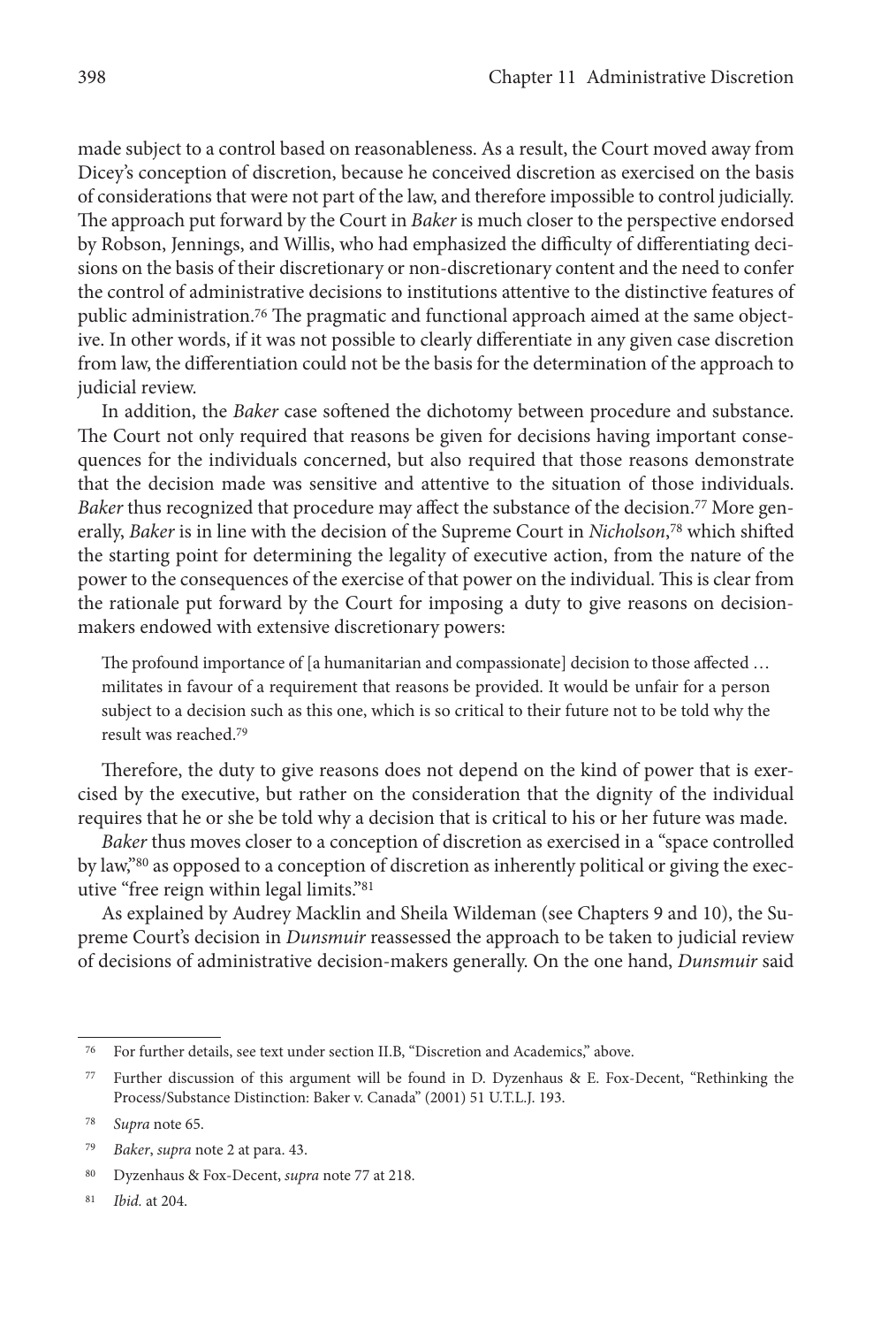<span id="page-18-0"></span>that there ought to be only two standards of review: correctness and reasonableness. On the other hand, to identify the applicable standard, one must first determine whether it has already been established in a satisfactory manner in the jurisprudence. Only if no standard of review has been so established will one need to use the "standard of review analysis," a substitute for the "pragmatic and functional approach," to identify the proper level of deference in a given case. In regard to the review of discretion more specifically, *Dunsmuir* does not depart from *Baker*'s general orientation: both questions of law and of discretion are to be reviewed under the same approach. *Dunsmuir* does, however, clearly indicate that questions of discretion "generally attract a standard of reasonableness"82 and that "deference will usually apply automatically"83 to that kind of decision.

As the following section illustrates, while *Baker* and *Dunsmuir* set aside the distinction between law and discretion for the purpose of determining the approach to judicial review, they do not completely eliminate the challenges involved in that part of administrative law.

#### **B. The Challenges**

#### *1. What Is Left of the Previous Approach?*

*Baker* left us with the difficult question of the remaining role of the categories or heads of review that characterized the traditional "abuse of discretion" approach. This question emerges because *Baker* suggests that those heads of review still have a role to play: recall that "discretion must still be exercised … in line with general principles of administrative law governing the exercise of discretion."84 Those principles very probably refer to the grounds for review described in the preceding section. How, then, can we reconcile the standard of review analysis with the necessity to ensure the conformity of executive exercises of discretion with those distinct grounds?

As suggested by David Mullan,<sup>85</sup> one might think that those among the previous grounds of review that rely in large part on questions of fact (bad faith, wrongful delegation of power, acting under dictation, or fettering of discretion), are unaffected by that approach. However, the grounds more closely related to an exercise of statutory interpretation (such as unauthorized object or purpose, irrelevant considerations, or reasonableness) might need to be approached in conformity with the appropriate standard of review. In more concrete terms, this could mean that reviewing courts will be called on to intervene only if it was unreasonable (because *Dunsmuir* suggests that this would very probably be the applicable standard in the case of discretion) for a decision-maker to have considered X or Y as a relevant or irrelevant factor, or to have considered X or Y to be the object or purpose of the statute. This is suggested by the following passage of L'Heureux-Dubé J.: "deferential standards of review

<sup>82</sup> *Dunsmuir*, *supra* note 7 at para. 51.

<sup>83</sup> *Ibid.* at para. 53.

<sup>84</sup> *Baker*, *supra* note 2 at para. 53.

<sup>85</sup> D.J. Mullan, "Deference from Baker to Suresh—Interpreting Conflicting Signals" in D. Dyzenhaus, ed., *The Unity of Public Law* (Oxford: Hart Publishing, 2004) 21 at 24ff.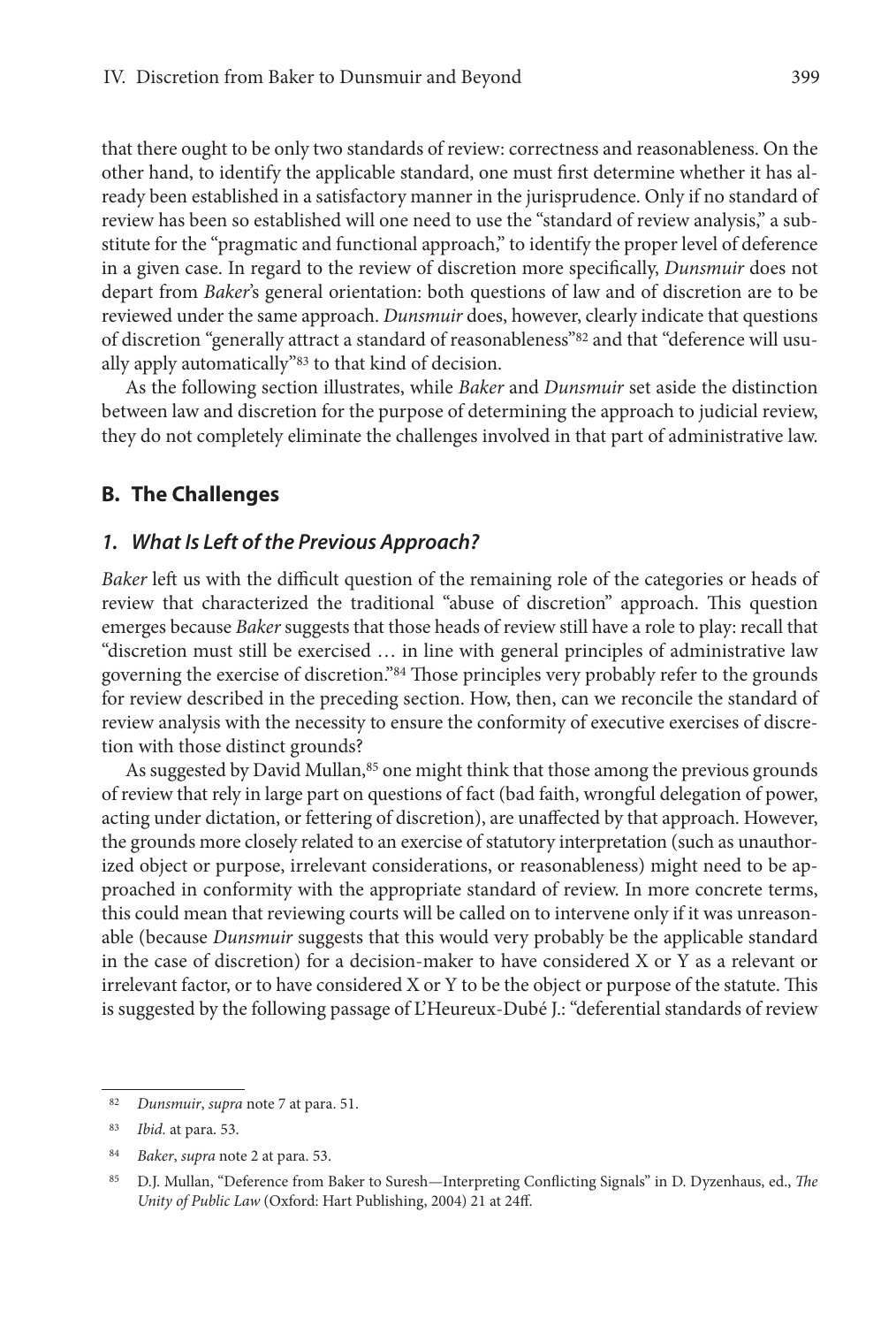<span id="page-19-0"></span>may give substantial leeway to the discretionary decision-maker in determining the 'proper purpose' or 'relevant considerations' involved in making a given determination."86

This aspect of *Baker* has not been clearly settled by the Supreme Court, but there are indications courts will not easily give up on determining those elements based on what seems to be a correctness standard. Three examples will illustrate that point. In *Lake v. Canada (Minister of Justice)*, <sup>87</sup> LeBel J., speaking for the Court, seems to be saying that the question whether a particular consideration is a relevant factor to the decision to extradite or not is for the Court to decide on a correctness standard (in this case, the consideration that the appellant had already been convicted), while it was for the minister of justice to determine, on a standard of reasonableness, if the factor was met in that particular case.88 In *Montréal (City) v. Montreal Port Authority*, <sup>89</sup> LeBel J., again speaking for the Court, said that the exercise of discretion by the authority was based on an interpretation of the relevant statute and regulations that was fundamentally flawed<sup>90</sup> and "contrary to the[ir] objective,"<sup>91</sup> suggesting that the determination of the object or purpose of the statute was for the Court to make on a correctness standard. In *Kane v. Canada (Attorney General)*, <sup>92</sup> Evans J. found that a decision of the Public Service Staffing Tribunal was unreasonable because it failed to consider a relevant, although not mandatory, consideration. Stratas J., dissenting, expressed the view that Evans J.'s approach had been set aside in *Baker* and *Dunsmuir*, and that the question whether a consideration was relevant or not was for the tribunal to decide on a standard of reasonableness, not for the Court. The Supreme Court granted leave to appeal,93 and it is to be hoped that it will shed light on the precise impact of *Baker* on that account.

# *2. The Level of Deference*

*Dunsmuir* raises questions more directly related to the relevance and impact of the standard of correctness in judicial review of discretionary decisions. Recall that in *Baker*, L'Heureux-Dubé J. said that discretion "must still be exercised in a manner that is within *a reasonable interpretation of the margin of manoeuvre contemplated by the legislature*."94 *Dunsmuir*'s clear indication that questions of discretion will generally be reviewed on a standard of reasonableness is compatible with that aspect of *Baker*. Hence, in *Montreal Port Authority*, LeBel J., after highlighting the discretionary nature of the decision-making power of the authority, said that this "resolves the question of the appropriate standard of review"<sup>95</sup> as being reasonableness. However, Supreme Court pronouncements indicate that the discretionary nature

92 2011 FCA 19.

<sup>86</sup> *Baker*, *supra* note 2 at para. 56.

<sup>87 [2008]</sup> 1 S.C.R. 761 [*Lake*].

<sup>88</sup> *Ibid.* at paras. 43 and 45.

<sup>89 [2010]</sup> 1 S.C.R. 427 [*Montreal Port Authority*].

<sup>90</sup> *Ibid.* at para. 40.

<sup>91</sup> *Ibid.* at 42.

<sup>93</sup> December 1, 2011: (2 December 2011) *S.C.C. Bulletin* 1775, LeBel, Fish, and Cromwell JJ.

<sup>94</sup> *Baker*, *supra* note 2 at para. 53 (emphasis added).

<sup>95</sup> *Montreal Port Authority*, *supra* note 89 at para. 36.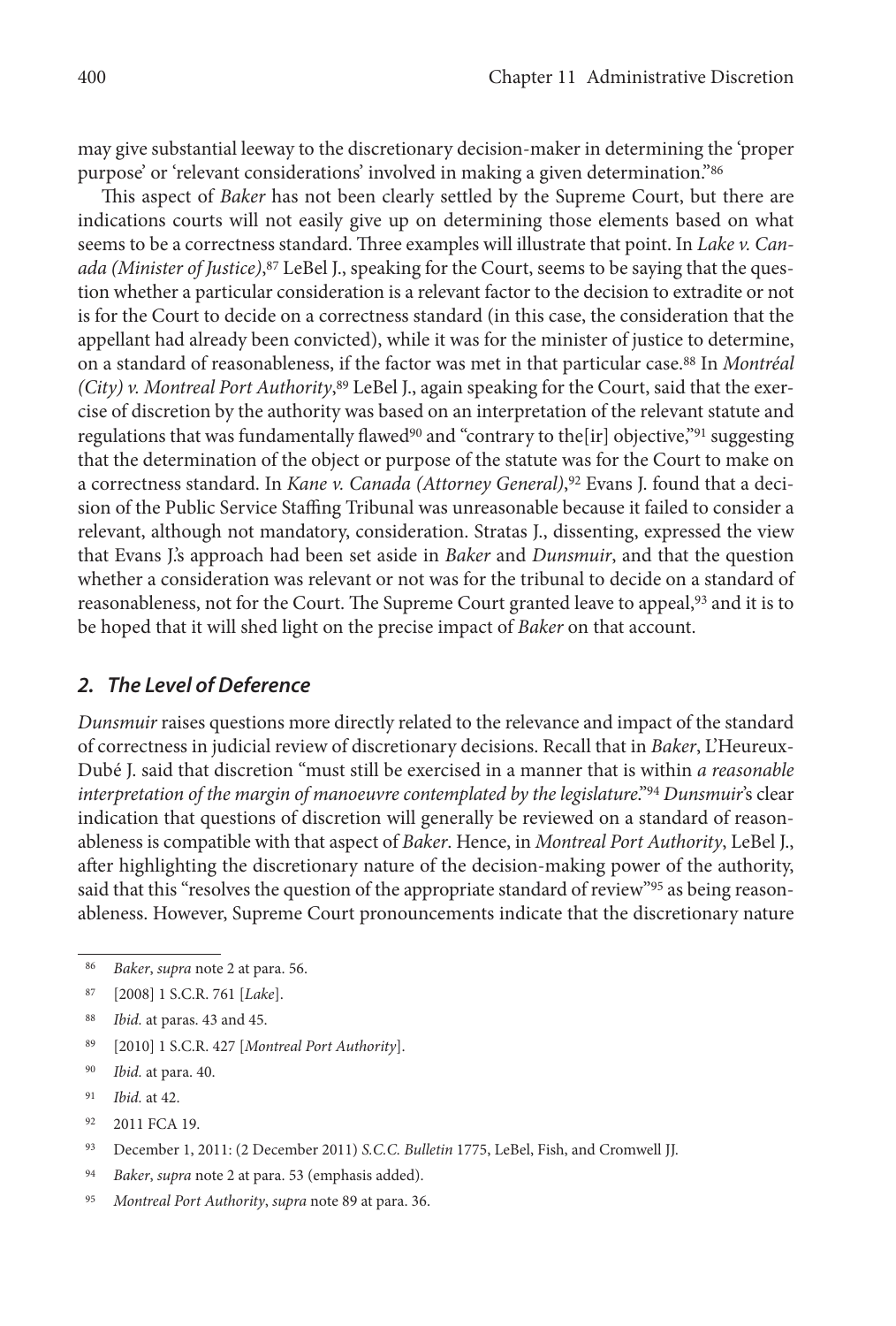of the decision is not necessarily the determining factor for the identification of the standard of review. In fact, the "interpretation of the margin of manoeuvre" inherent in exercises of discretion may also be viewed either as implying the interpretation of the home statute which *Dunsmuir* says is to be reviewed on a standard of reasonableness<sup>96</sup>—or as involving a "true question of jurisdiction"—to be reviewed on a standard of correctness.<sup>97</sup> For example, in *Smith v. Alliance Pipeline Ltd*.,<sup>98</sup> the majority of the Court affirmed that the question whether the Arbitration Committee had the authority to determine the nature and amount of the costs that could be awarded in the context of the disputes it was called to settle was a question involving the interpretation of its home statute, hence calling for the standard of reasonableness.99 By contrast, in *ATCO Gas & Pipeline Ltd. v. Alberta (Energy & Utilities Board)*, <sup>100</sup> the statute allowed the board to impose "any additional conditions that [it] considers necessary in the public interest."101 For Binnie J., the question what is necessary in the public interest is "for the Board to decide."<sup>102</sup> On the contrary, Bastarache J., writing for the majority, was of the view that this was a question going to jurisdiction, which was for the court to decide on a standard of correctness.

Because these situations are not easily differentiated, there may be reasons for concern as to the level of deference that is likely to be applied by the courts on judicial review of discretion under the contemporary approach. The recent decision of the Supreme Court in *Alberta (Information and Privacy Commissioner) v. Alberta Teachers' Association*, <sup>103</sup> which questions the relevance of the category of "true questions of jurisdiction" in the standard of review analysis, points to future developments that might simplify the issue, at least in cases like *ATCO*.

As this chapter was going to press, the Supreme Court handed down *Doré v. Barreau du Québec*, <sup>104</sup> a judgment that raises the question of the applicable standard of review of discretionary decisions challenged on the basis of Charter arguments (on this question, see, generally, Evan Fox-Decent and Alexander Pless, Chapter 12, The Charter and Administrative Law: Cross-Fertilization or Inconstancy?). Speaking for a unanimous Court, Abella J. writes that the Charter framework—the *Oakes* test developed under s. 1—is inappropriate in the case of judicial challenges to administrative decisions as applied to individual cases, as opposed to "a law or other rule of general application."105 For those individual cases, the Court points to a proportionality inquiry that would "integrat[e] the spirit of s. 1 into judicial review."106 Moreover, while there were clear indications in the case law that administrative

- 103 2011 SCC 61.
- 104 2012 SCC 12.
- <sup>105</sup> *Ibid.* at para. 39.
- <sup>106</sup> *Ibid.* at para. 57.

<sup>96</sup> *Dunsmuir*, *supra* note 7 at para. 54.

<sup>97</sup> *Ibid.* at para. 59.

<sup>98 [2011]</sup> 1 S.C.R. 160 [*Smith*].

<sup>99</sup> *Ibid.* at paras. 28-29.

<sup>100 [2006]</sup> 1 S.C.R. 140 [*ATCO*].

<sup>101</sup> *Ibid.* at para. 89.

<sup>102</sup> *Ibid.*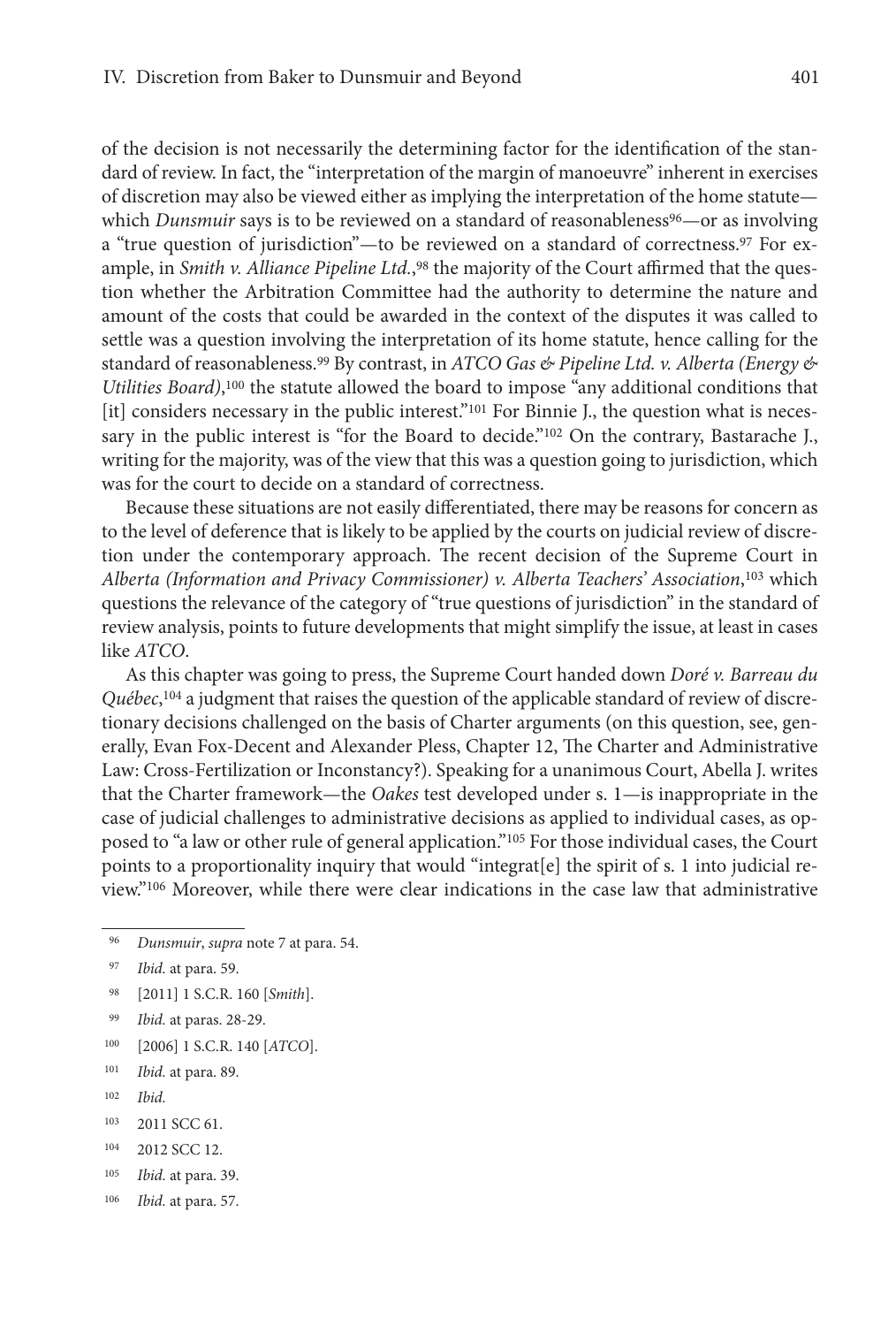<span id="page-21-0"></span>decisions dealing with Charter arguments were to be reviewed on a standard of correctness, in *Doré* the Court indicates that the standard of reasonableness is more appropriate in such a context, because "[e]ven where Charter values are involved, the administrative decisionmaker will generally be in the best position to consider the impact of the relevant Charter values *on the specific facts of the case*."107 The full impact of the decision still needs to be assessed.108

# *3. To "Reweigh" or Not to "Reweigh"*

Recall that, in *Baker*, the Court formed the view that a number of elements (the purposes of the legislation, administrative guidelines, and the international *Convention on the Rights of the Child*109) pointed to the interests of Baker's children as an important element to be taken into account in the decision to deport her or not. On the facts of the case, the Court found that the decision-maker had failed to give "serious weight and consideration to the interests of the children."110 In so concluding, the Court clearly suggested that the evaluation of the reasonableness of the decision to deport Baker included the evaluation of the "weight" that had been given to a consideration that was viewed particularly relevant to the decision: the interests of Baker's children. During the months that followed *Baker*, that aspect of the decision became the focus of judicial debate and academic discussion: when called on to review the validity of any given exercise of discretion, can the reviewing court "reweigh" the considerations that were taken into account by the decision-maker? In *Suresh v. Canada (Minister of Citizenship and Immigration)*, <sup>111</sup> the Supreme Court clearly said no: the authority required to "weigh" the relevant considerations in *Baker* was the minister, not the reviewing court:

*Baker* does not authorize courts reviewing decisions on the discretionary end of the spectrum to engage in a new weighing process, but draws on an established line of cases concerning the failure of ministerial delegates to consider and weigh implied limitations and/or patently relevant factors.112

Reviewing courts must therefore limit themselves to ensuring that only relevant considerations have been taken into account; weighing is for the decision-maker alone.

The Supreme Court has reaffirmed this position on a number of occasions. For example, in *Lake*, the Court said that the minister "is in the best position to determine whether the factors weigh in favour or against extradition"<sup>113</sup> and that the "reviewing court's role is not

<sup>107</sup> *Ibid.* at para. 54 (emphasis in the original).

<sup>108</sup> See Sheila Wildeman, Chapter 10, Pas de Deux: Deference and Non-Deference in Action, for an overview of some of the most difficult issues raised by *Doré* in relation to the general question of deference.

<sup>109</sup> Can. T.S. 1992, No. 3.

<sup>110</sup> *Baker*, *supra* note 2 at para. 65.

<sup>111 [2002]</sup> 1 S.C.R. 3 [*Suresh*].

<sup>112</sup> *Ibid.* at para. 37.

<sup>113</sup> *Lake*, *supra* note 87 at para. 41.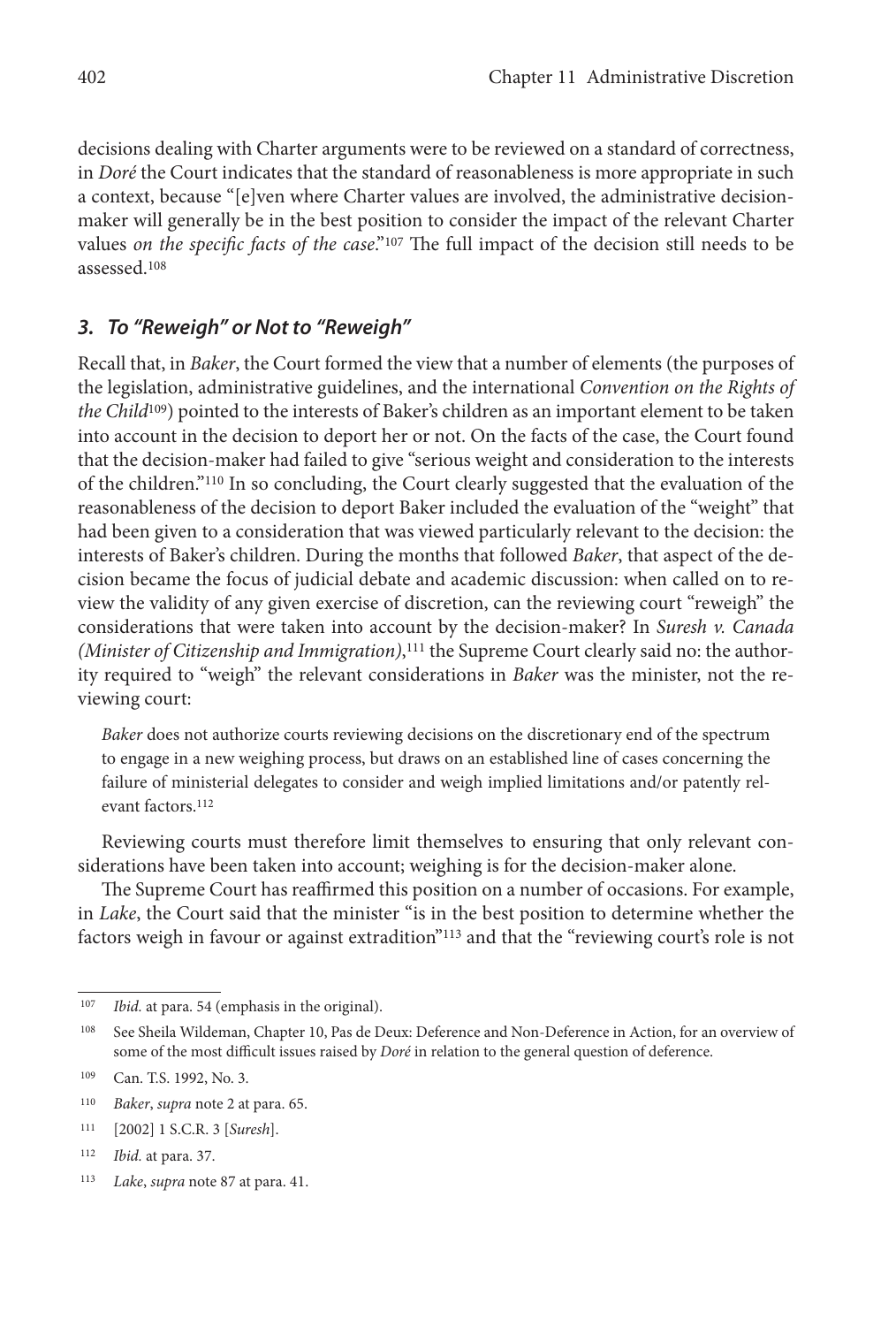<span id="page-22-0"></span>to re-asses the relevant factors."114 In *Canada (Citizenship and Immigration) v. Khosa*, 115 Fish J., dissenting, would have invalidated the decision of the Immigration Appeal Division denying special, discretionary relief from a removal order, because it was based on a factor that could not reasonably be said to "outweigh, on a balance of probabilities—all of the evidence"116 in the applicant's favour. However, the majority disagreed: reweighing was not the function of the reviewing court.<sup>117</sup>

One can of course wonder how this is any different from the pre-*Baker* era: as we saw from the various heads of review that were used to control discretion, courts were limited to just that same role. Moreover, if we accept that discretion is not intrinsically different from law, as *Baker* indicates, then discretion should be subjected to a form of control that permits an evaluation of the reasonableness of the decision. Now, since the difference between a reasonable and an unreasonable decision sometimes depends on the relative importance, or weight, given to the relevant considerations at play, it is difficult to reconcile the principles established in *Baker* with the position in *Suresh*, *Lake*, and *Khosa*, according to which reviewing courts must not "reweigh" the considerations at play.

It is interesting to compare these decisions with *Németh v. Canada (Justice)*, <sup>118</sup> which adopts a different perspective, closer to *Baker*'s teachings. In that decision, the Court criticized the minister's decision in a case related to the surrender for extradition of a refugee. The Court agreed that the relevant statute set out mandatory grounds for refusing surrender for extradition and that those grounds had to "be considered as a whole."119 However, in the Court's view, the minister "*failed to give sufficient weight* or scope to Canada's *nonrefoulement* obligations."120 Such a conclusion is clearly at odds with *Suresh*, *Lake*, and *Khosa*, but it will take some time to assess the extent to which it signals a real shift toward the *Baker* view.

# **V. Conclusion**

No one today denies the central, indeed, the necessary role played by discretion in the dayto-day functioning of the administrative state. Discretion allows the administrative state the flexibility that is required in order either to make individual decisions adapted to particular situations, or to conceive general, regulatory norms that will structure the way in which a particular legislative scheme is to be concretized. As we saw, however, the proper place of discretion within a state governed by the rule of law is not easy to find. From *Roncarelli* to *Baker*, courts oscillated between a view of discretion as governed by politics and one governed by legal principles. The latter now seems formally recognized by the judiciary, but as

<sup>114</sup> *Ibid.*

<sup>115 [2009]</sup> 1 S.C.R. 339 [*Khosa*].

<sup>116</sup> *Ibid.* at para. 149.

<sup>117</sup> *Ibid.* at paras. 61, 64, and 66.

<sup>118 [2010]</sup> 3 S.C.R. 281 [*Németh*].

<sup>119</sup> *Ibid.* at para. 58.

<sup>120</sup> *Ibid.* (emphasis added).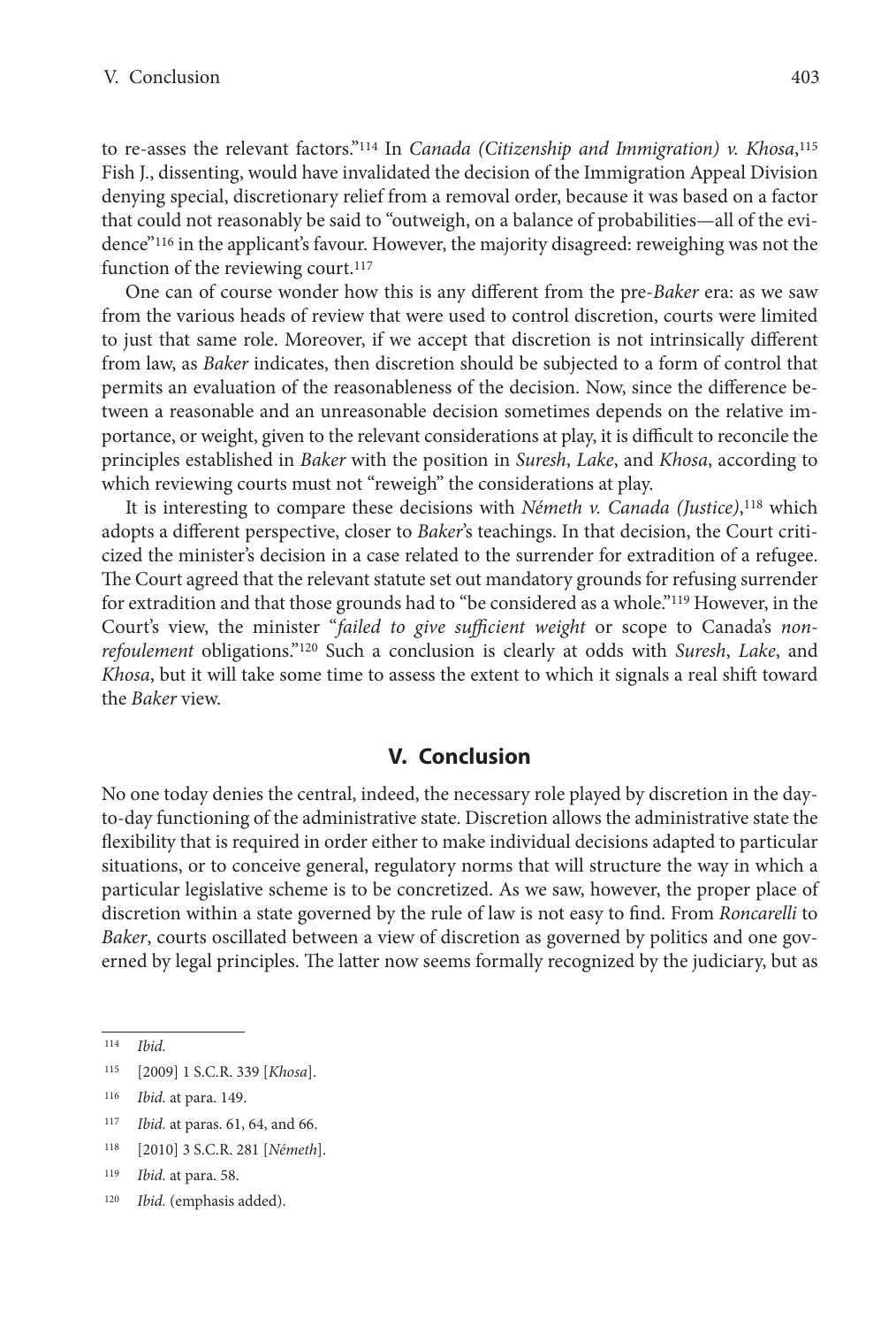we saw from the preceding analysis of recent case law, the concrete application of such a view of discretion presents important challenges that the courts have not entirely overcome.

In addition to its complex relationship with the rule of law, discretion questions democracy. Simply put, if executive decision-makers define the norms according to which individual cases are to be decided, or simply make individual decisions in the absence of formal legislative norms, can we say that discretion is compatible with democratic values? It is my contention that a particular conception of discretion, termed "discretion as dialogue," as opposed to a conception of "discretion as power," is likely to take up both the challenge of the rule of law and the challenge of democracy. In what follows, and by way of conclusion, I briefly advance this conception for further thought.

As I suggested at the beginning of section III, courts have been oscillating between two different conceptions of discretion at least since *Roncarelli*. I term these contrasting conceptions as "dialogue" and "power." When conceived as the former, administrative discretion must be approached from a bottom-up perspective and thought of as a dialogue<sup>121</sup> between the individual affected by the decision and the public authority making that decision. The exercise of discretion is here viewed as triggering a process of communication between the decision-maker and the individual concerned, in a way that prevents the former from unilaterally imposing its decision on the latter. Dialogue builds primarily on a bottom-up approach to discretionary power and seeks to foster a reciprocal relationship between the decision-maker and the individual. The distinctive features of a conception of discretion as dialogue relate to the content of the communication that it involves and to the effect that the dialogue produces on the outcome of the decision-making process. As to the content, it first allows the individual to expose the particularities of his or her situation and requires the decision-maker to demonstrate openness and listening. Second, it requires the parties to transcend their particular position in order to deliberate on the norms and values that should govern the exercise of discretion. The effect of the dialogue is essentially to narrow the range of outcomes that a decision-maker is legally entitled to reach, because the decision must be responsive to the dialogue that preceded it.

This notion of "discretion as dialogue" is different from what I term "discretion as power" that is, discretion exercised from a top-down perspective or as a "one-way projection of authority,"122 where discretionary powers are seen as "direct descendants of what were once considered to be unreviewable or unjusticiable executive prerogatives."123

In *Roncarelli*, Rand J. set the stage for a conception of discretion as dialogue that sharply contrasted to Cartwright J.'s view of discretion as an exercise of power, unchallengeable in courts, except when the statute explicitly indicates that such a challenge is authorized. In my view, discretion should be conceived as a dialogue for two reasons.

<sup>121</sup> This expression has been used by J. Handler and L. Sossin. See J. Handler, "Dependent People, the State, and the Modern/Postmodern Search for the Dialogic Community" (1988) 35 U.C.L.A. L. Rev. 999; and L. Sossin, "The Politics of Discretion: Towards a Critical Theory of Public Administration" (1993) 36 Can. Pub. Adm. 364. But Handler and Sossin focus on cases involving vulnerable people, while I contend that dialogue applies to every exercise of discretion.

<sup>&</sup>lt;sup>122</sup> L.L. Fuller, *The Morality of Law*, rev. ed. (New Haven, CT: Yale University Press, 1969) at 191-95, 204, 209.

<sup>123</sup> D. Dyzenhaus, "Introduction" in D. Dyzenhaus, ed., *The Unity of Public Law*, *supra* note 85 at 2.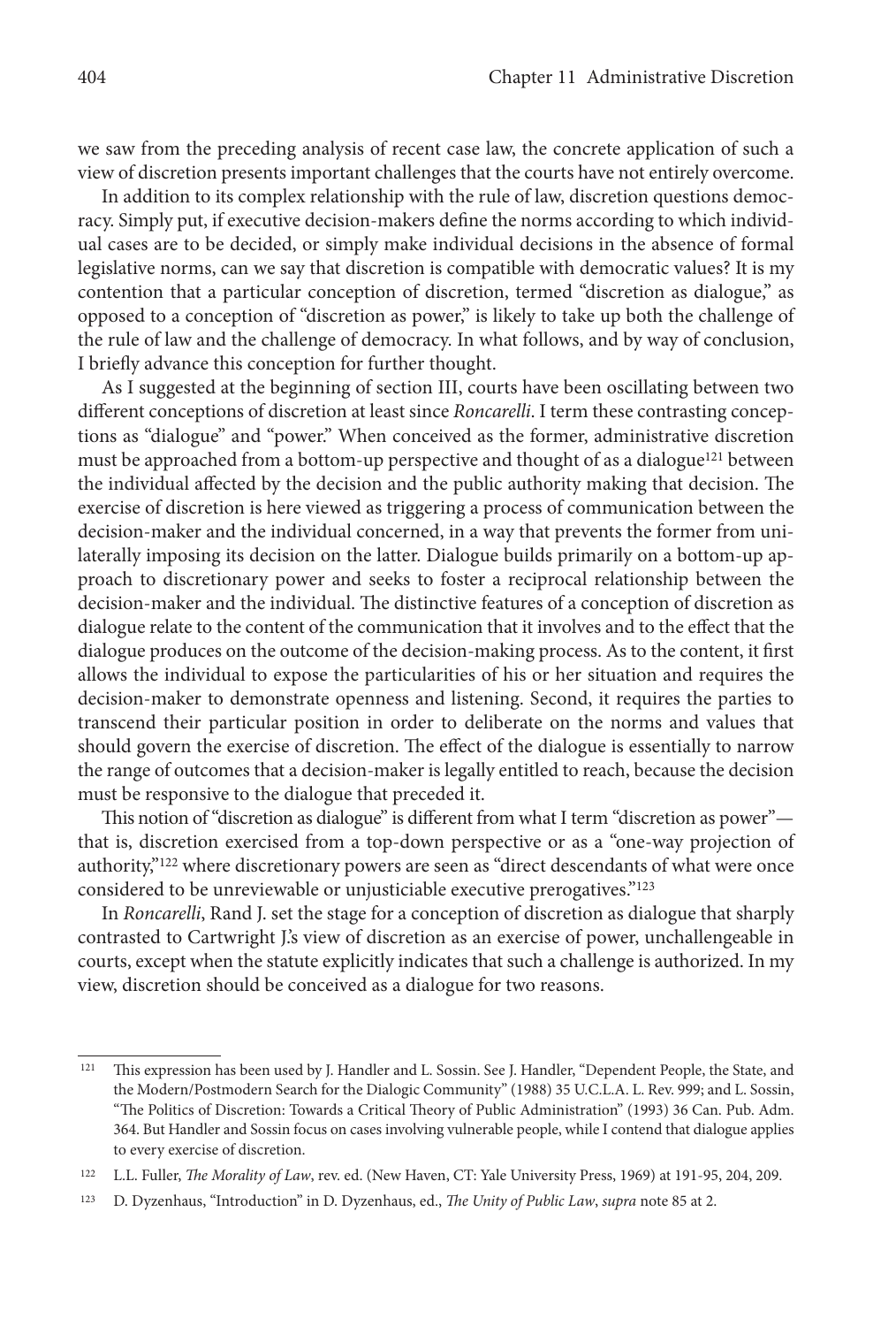First, dialogue best explains the development that has occurred in administrative law over the past 30 years. More specifically, it explains why courts have been willing to impose procedural obligations on decision-makers exercising discretion (for example, *Nicholson*) and also an obligation to justify their decisions through a duty to give reasons when the decision has important effects on an individual (for example, *Baker*). Such findings can hardly be reconciled with a view of discretion as power, because such a view positsthat the decision-maker is free to impose the decision as he or she sees fit from his or her point of view.

Second, discretion as dialogue not only explains but also justifies the evolution of the law of discretion, because it suggests how discretion is compatible with both the rule of law and democracy. On the one hand, discretion as dialogue, through its requirement of justification, places executive action within the realm of the rule of law through participation and accountability. On the other hand, by creating venues for communication and deliberation, discretion as dialogue allows the individual to participate in the articulation of the norms that will be applied to him or her and substantiates the democratic value of public action. In concrete terms, this could translate in the following way. Suppose that the associate dean of the Faculty of Law has discretion to make changes to the course schedule, but those changes are only made on request and for good reasons. Discretion as dialogue requires the associate dean to listen to the student asking for a change, and also allows the student to express what he or she sees as good reasons in general for agreeing to those requests. As a result, not only does the student expose his or her particular case, but also participates in the articulation of the norms that might guide the decision-maker in treating the request.

The question whether dialogue is likely to impose itself as the background metaphor in the years to come is not an easy one to answer. Three considerations may give reasons for concern. First, while *Baker* clearly put aside the view of discretion as exercised in a legal void, there is still considerable judicial resistance to assessing the substance of discretionary decisions on a standard of reasonableness that goes beyond absurdity or arbitrariness. The refusal (*Németh* excepted) to "reweigh" the factors supporting an administrative decision is one indication of that judicial attitude. Second, a recent decision of the Supreme Court clearly points to a reintroduction of the process/substance distinction in administrative law.124 That distinction, which *Baker* had considerably weakened, threatens the justification for dialogue, because it does not recognize that processes may affect substance, making individual participation considerably less valuable. Third, when governments are overly sensitive to questions of national security and emergency, as they are now, temptations are great to fall back on a view of discretion that moves away from considerations of participation and accountability.125 We are never far away from reverting to discretion as a "law unto itself." It is my contention, however, that to have at least a clear view of the competing articulations of discretion at play in these troubled times is the best weapon to protect individual liberty, democracy, and the rule of law.

<sup>124</sup> *Newfoundland and Labrador Nurses' Union v. Newfoundland and Labrador (Treasury Board)*, 2011 SCC 62.

<sup>&</sup>lt;sup>125</sup> On the challenges that those preoccupations present for administrative law, see Craig Forcese, Administering Security: The Limits of Administrative Law in the National Security State, available online at [<adminlawincontext](http:www.adminlawincontext.emp.ca) [.emp.ca](http:www.adminlawincontext.emp.ca).>.